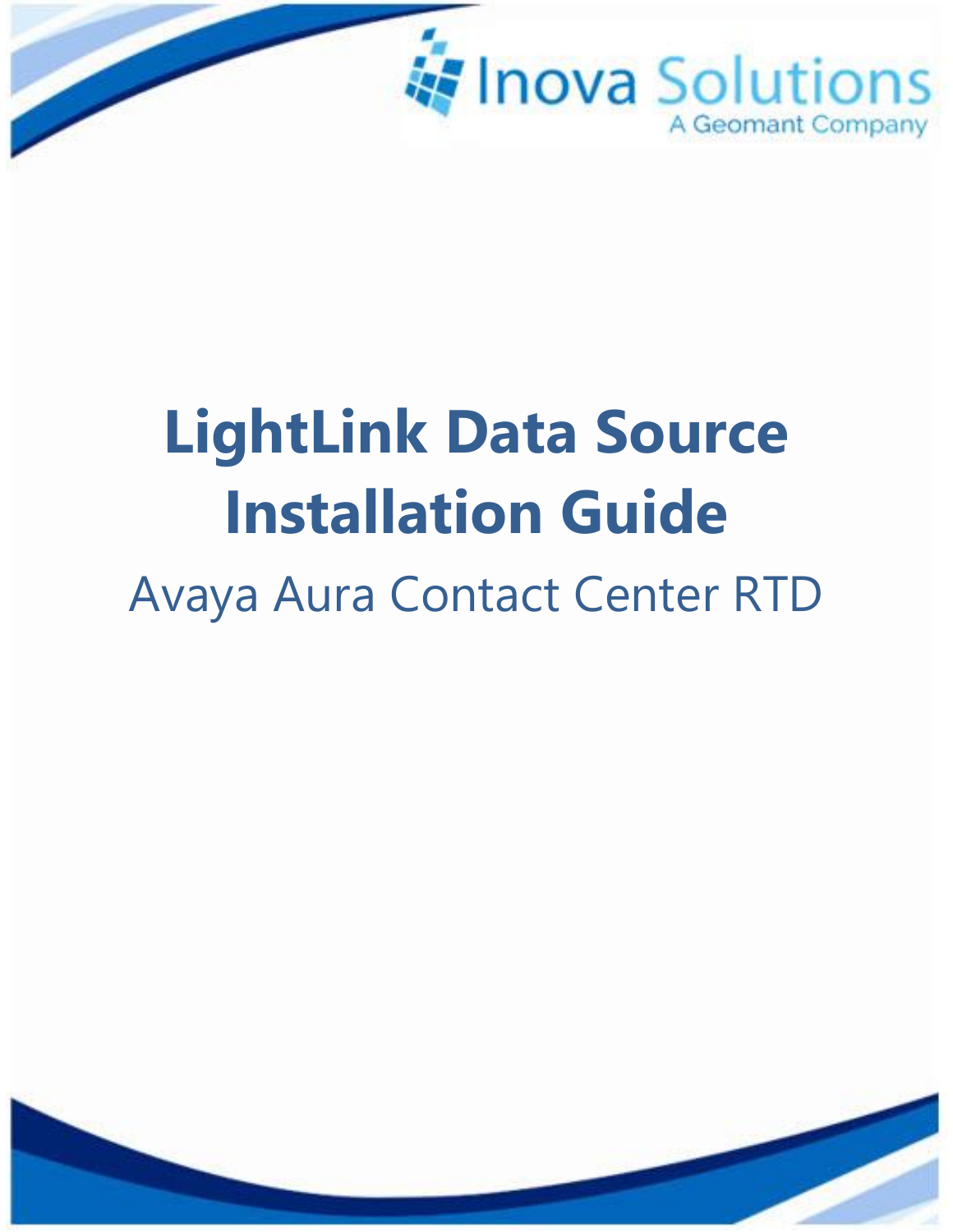

#### LightLink Data Source Installation Guide Avaya Aura Contact Center RTD

April 1, 2015

#### NOTICE OF TRADEMARK:

### Inova LightLink and its components are trademarks of Inova Solutions. Avaya is a registered trademark of Avaya, Inc.

While reasonable efforts have been taken in the preparation of this document to ensure its accuracy, Inova Solutions, Inc. assumes no liability resulting from any errors or omissions in this manual, or from the use of the information contained herein.

> © 2021 Inova Solutions, Inc., a Geomant Company 971 2nd ST S.E. Charlottesville, VA 22902 434.817.8000

> > [www.inovasolutions.com](http://www.inovasolutions.com/)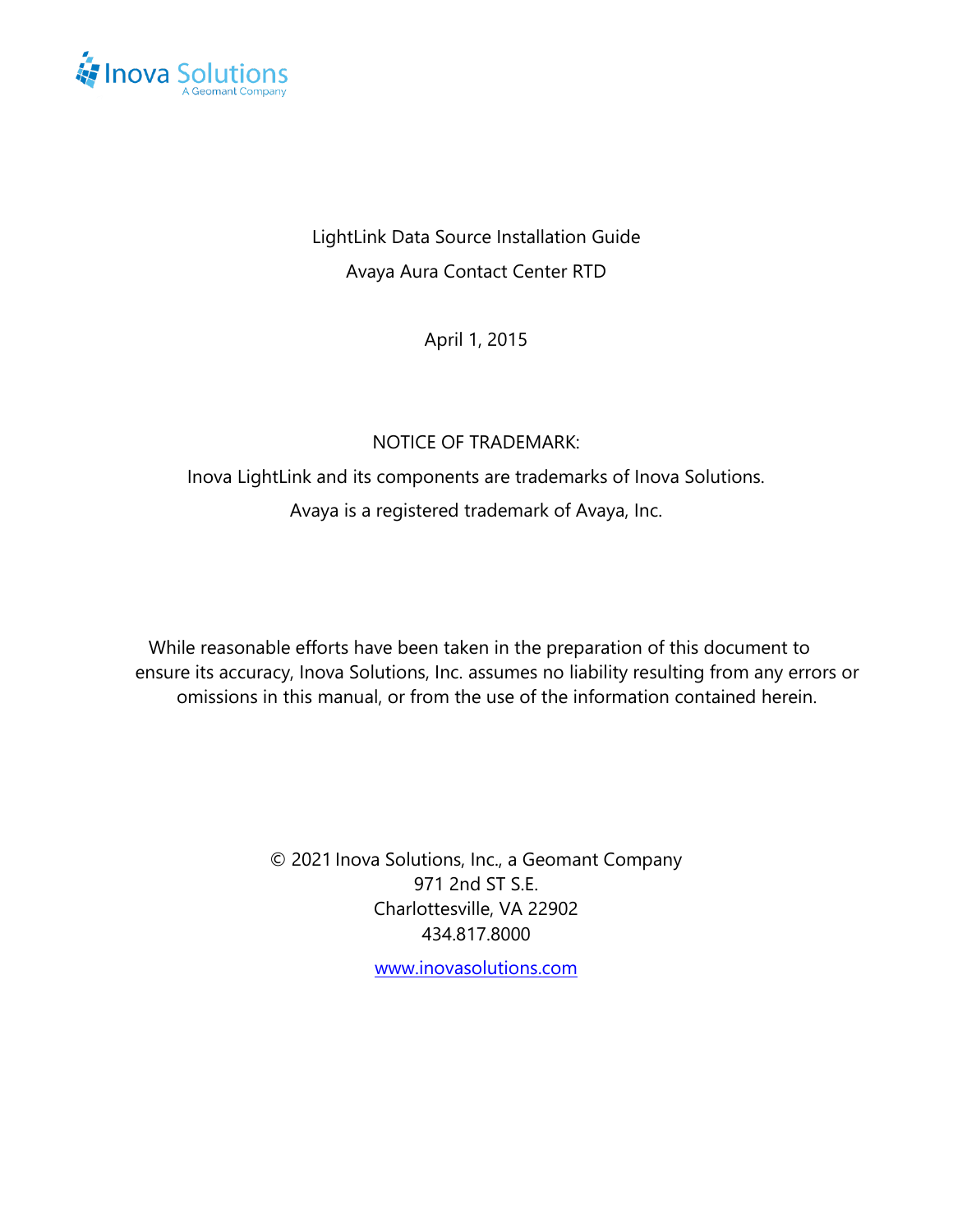## Inova Solutions

## **Table of Contents**

| 1.     |  |
|--------|--|
| 1.1.   |  |
| 2.     |  |
| 2.1.   |  |
| 2.2.   |  |
| 2.3.   |  |
| 2.4.   |  |
| 3.     |  |
| 4.     |  |
| 4.1.   |  |
| 4.2.   |  |
| 4.3.   |  |
| 4.4.   |  |
| 5.     |  |
| 5.1.   |  |
| 5.1.1. |  |
| 5.1.2. |  |
| 5.2.   |  |
| 5.2.1. |  |
| 5.2.2. |  |
|        |  |
| 5.4.   |  |
|        |  |
| 6.1.   |  |
|        |  |
| 7.1.   |  |
| 7.2.   |  |
| 7.3.   |  |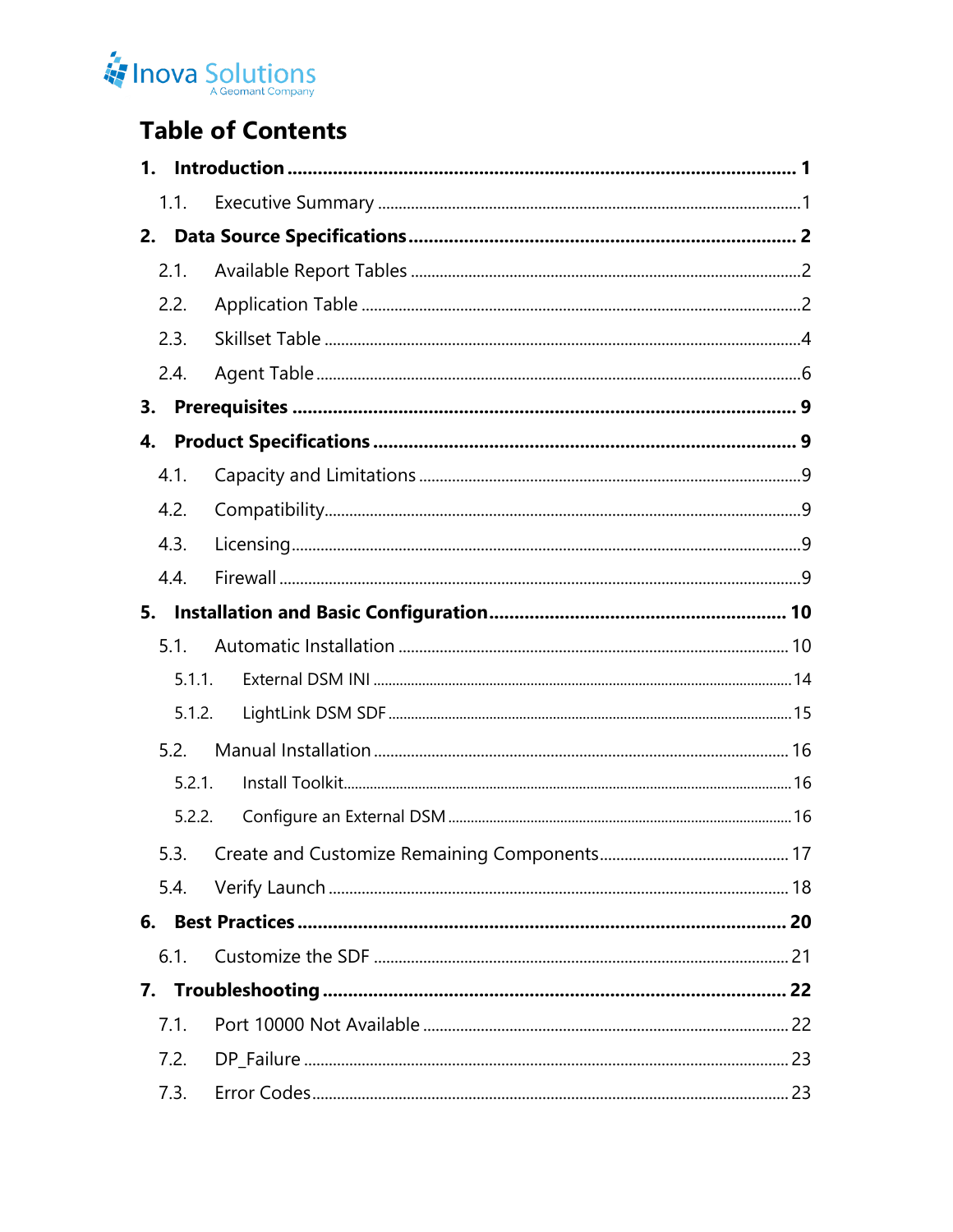

## <span id="page-3-0"></span>**1. Introduction**

Inova Solutions is a global provider of real-time reporting, alerting and display solutions for contact centers. Inova helps customers identify and measure contact center KPIs, quickly react when KPIs fall out of compliance, and gain insight into the relationship between the call center and overall organizational performance.

Inova's contact center solutions are built on Inova LightLink®, a powerful middleware that extracts, calculates, and unifies data from multiple contact center and enterprise operating systems and prepares it for display to an array of output options. Visual output options include LCD and LED digital signage and wallboards, agent desktop applications, and web-based dashboards. LightLink also allows you to program KPI thresholds that trigger an alert, such as a message, text, email, color change, or audio notification, ensuring that you're instantly aware of changing conditions that need your attention. With these capabilities, LightLink-based solutions provide a foundation for contact center performance management by managing your center's data, unifying your reporting, and ensuring the right people receive the right information when and how they want to see it.

Inova's real-time solutions extend Avaya's reporting value and allow you to:

- Deliver unified real-time reporting across Avaya Aura® Call Center Elite and multivendor platforms
- Create custom KPIs that map to your organizational goals
- <span id="page-3-1"></span>• Integrate enterprise data to gauge the impact of your contact center on the top line

#### 1.1. **Executive Summary**

The Inova LightLink interface to Avaya Aura Contact Center (formerly known as Nortel Contact Center Manager Server and Symposium Call Center Server) enables LightLink to retrieve an extensive array of data for real-time processing and display. LightLink can connect to Avaya Aura and many other ACD products in the event of a technology refresh.

Inova LightLink communicates with Avaya Aura CCMS through Avaya Aura's Real-Time Data (RTD) Toolkit. LightLink queries the Avaya Aura tables, located on the CCMS server, using the RTD SDK which encloses an API, via standard TCP/IP connections. This process allows current call data to be displayed on any of the output devices supported by the LightLink system.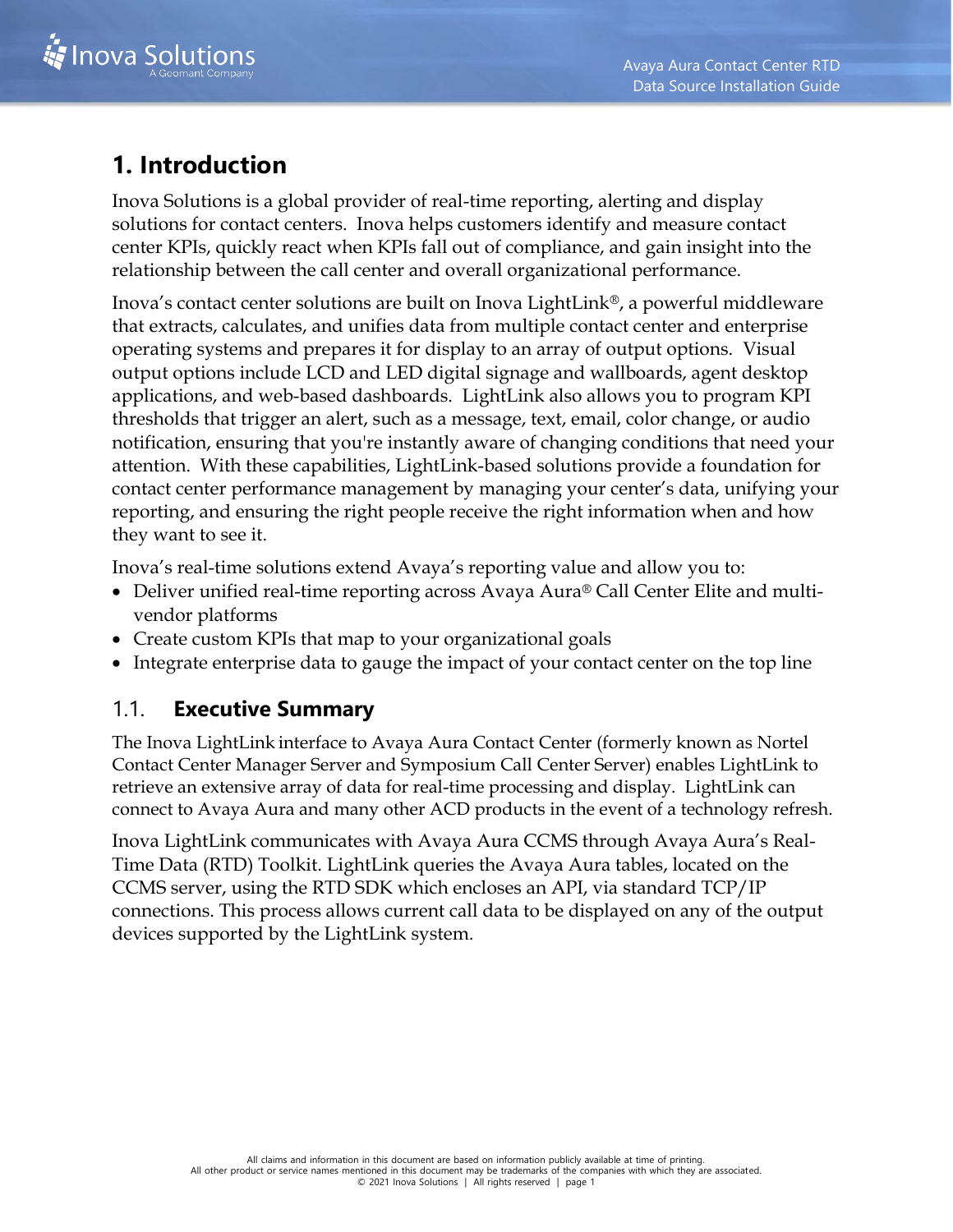

## <span id="page-4-0"></span>**2. Data Source Specifications**

#### <span id="page-4-1"></span>2.1. **Available Report Tables**

The Avaya Aura CCMS v6.4 RTD toolkit can be redistributed by Inova; this is the only toolkit that is supported with LightLink versions 5.11 and newer. Refer to [Figure 1](#page-4-3) for the tables that are available from the RTD interface.

| Interval to date statistics (starting from 100) |                |  |  |
|-------------------------------------------------|----------------|--|--|
| <b>Table Name</b>                               | Table #        |  |  |
| Application                                     | 100            |  |  |
| Skillset                                        | 101            |  |  |
| Agent                                           | 102            |  |  |
| Nodal                                           | 103            |  |  |
| IVR                                             | 104            |  |  |
|                                                 |                |  |  |
| Route                                           | 105            |  |  |
| Moving window statistics                        |                |  |  |
| <b>Table Name</b>                               | Table #<br>106 |  |  |
| Application<br>Skillset                         | 107            |  |  |
| Agent                                           | 108            |  |  |
| Nodal                                           | 109            |  |  |
| IVR                                             | 110            |  |  |

**Figure 1**

#### <span id="page-4-3"></span><span id="page-4-2"></span>2.2. **Application Table**

The customer must tell Inova if they want to monitor Interval-to-date, Moving Window, or both for their selected data fields.

The following three tables include the data fields commonly monitored by LightLink. However, not all of these data fields in each of these tables are retrieved by the default LightLink configuration; the few data fields NOT retrieved by default have their Descriptions prefaced with an asterisk.

| Column<br>Description                                  | Column <sub>ID</sub>                          | Comments                                                            |
|--------------------------------------------------------|-----------------------------------------------|---------------------------------------------------------------------|
| <b>Application ID</b>                                  | NIrtd APPL APPL ID                            | KEY - A unique number to identify an<br>application.                |
| Calls Abandoned <sup>a</sup>                           | NIrtd APPL<br><b>CALLS_ABAN</b>               | Number of calls abandoned                                           |
| <b>Calls Abandoned</b><br>After Threshold <sup>a</sup> | NIrtd APPL CALLS<br><b>ABAN AFT THRESHOLD</b> | Number of calls abandoned after<br>reaching service level threshold |
| <b>Calls Abandoned</b><br>Delaya                       | NIrtd APPL<br>CALLS_ABAN_DELAY                | Total delay of all calls abandoned                                  |
| Calls Answered <sup>a</sup>                            | NIrtd APPL CALLS ANS                          | Number of calls answered                                            |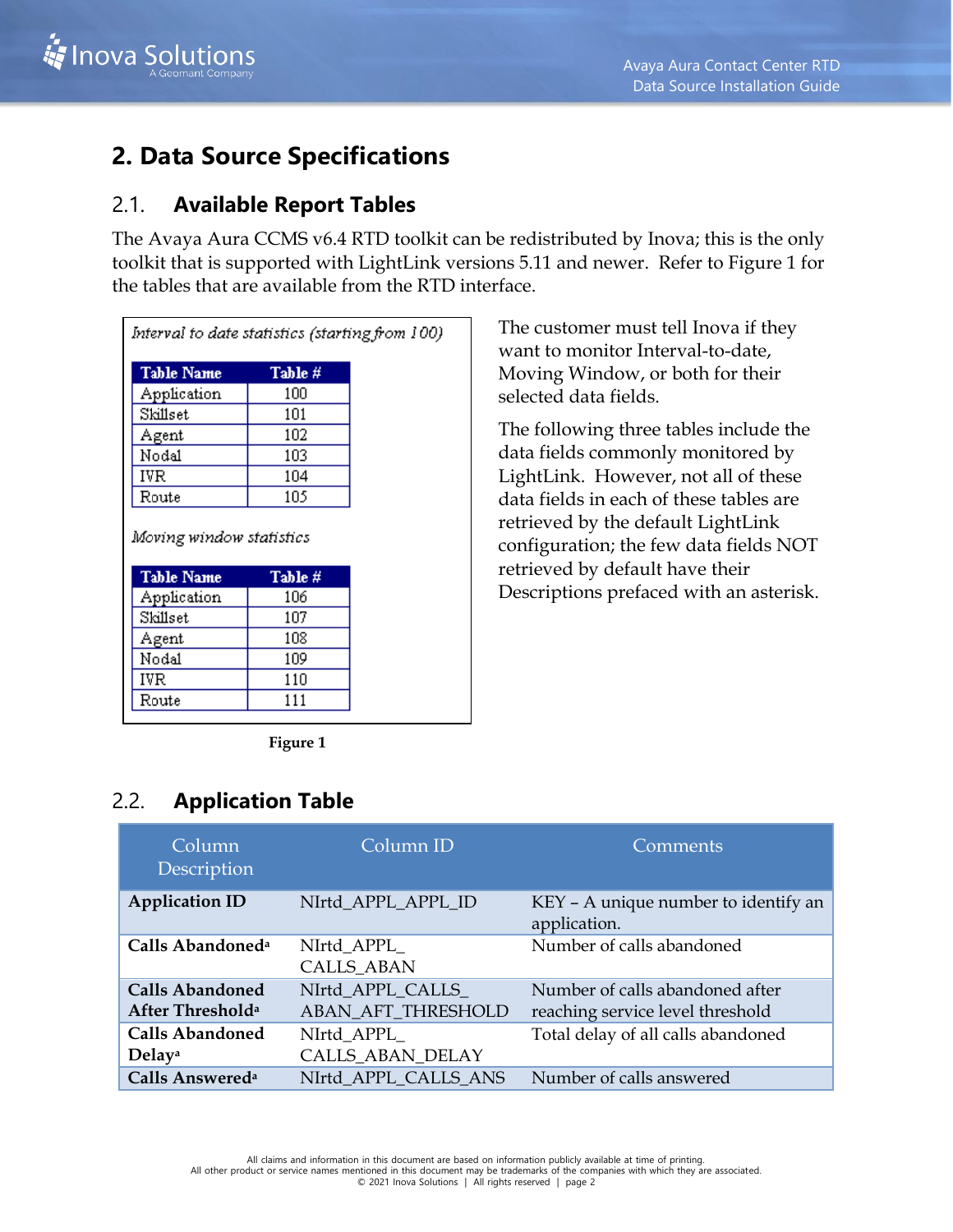| Column<br>Description                                                                 | Column ID                                             | Comments                                                                                                                                                                                                                                    |
|---------------------------------------------------------------------------------------|-------------------------------------------------------|---------------------------------------------------------------------------------------------------------------------------------------------------------------------------------------------------------------------------------------------|
| <b>Calls Answered</b><br>After Threshold <sup>a</sup>                                 | NIrtd_APPL_CALLS_<br>ANS_AFT_THRESHOLD                | Number of calls answered after<br>reaching service level threshold                                                                                                                                                                          |
| <b>Calls Answered</b><br>Delaya                                                       | NIrtd_APPL_<br>CALLS_ANS_DELAY                        | Total delay of all calls answered                                                                                                                                                                                                           |
| Calls Waiting <sup>a</sup>                                                            | NIrtd_APPL_CALLS_<br><b>WAITING</b>                   | Number of calls currently waiting                                                                                                                                                                                                           |
| Max Waiting Time <sup>a</sup>                                                         | NIrtd_APPL_MAX_<br><b>WAITING_TIME</b>                | Amount of time the oldest call waiting<br>has been in system                                                                                                                                                                                |
| <b>Waiting Timea</b>                                                                  | NIrtd_APPL_<br><b>WAITING_TIME</b>                    | Total amount of time all calls in the<br>system have been waiting                                                                                                                                                                           |
| <b>Calls Answered</b><br><b>Delay At Skillset</b>                                     | NIrtd_APPL_CALLS_<br>ANS_DELAY_AT_<br><b>SKILLSET</b> | Delay of all calls from the time they<br>are queued against the first skillset<br>until they are answered                                                                                                                                   |
| <b>Calls Given</b><br>Termination<br><b>Treatment</b>                                 | NIrtd_APPL_CALLS_<br><b>GIVEN_TERMINATE</b>           | Calls terminated by: Given Force<br>Busy, Force Overflow, Force<br>Disconnect, Route to, or Default<br>Reached a Non-ISDN trunk while<br>being routed to a remote site<br>Transferred in an IVR session<br>Networked out through MACD queue |
| Calls Offered <sup>a</sup>                                                            | NIrtd_APPL_CALLS_<br><b>OFFER</b>                     | Number of calls offered                                                                                                                                                                                                                     |
| <b>Time Before</b><br><b>Interflow (formerly</b><br><b>Delay Before</b><br>Interflow) | NIrtd_APPL_DELAY_<br><b>BEF_INTERFLOW</b>             | Amount of time a call spent in the<br>Master Application before<br>interflowing to Primary Application                                                                                                                                      |
| Network Out Callsb                                                                    | NIrtd_APPL_NETWRK_<br><b>OUT_CALLS</b>                | Number of calls networked out                                                                                                                                                                                                               |
| <b>Network Out Calls</b><br>Abandoned <sup>b</sup>                                    | NIrtd APPL NETWRK<br><b>OUT ABAN</b>                  | Number of outgoing network calls<br>abandoned at destination sites                                                                                                                                                                          |
| <b>Network Out Calls</b><br><b>Abandoned Delayb</b>                                   | NIrtd_APPL_NETWRK_<br>OUT_ABAN_DELAY                  | Total delay experienced by<br>calls that were networked out<br>and abandoned at destination sites                                                                                                                                           |
| <b>Network Out Calls</b><br>Answeredb                                                 | NIrtd_APPL_NETWRK_<br><b>OUT ANS</b>                  | Number of calls networked out and<br>answered                                                                                                                                                                                               |
| <b>Network Out Calls</b><br>Answered Delay <sup>b</sup>                               | NIrtd_APPL_NETWRK_O<br>UT_ANS_DELAY                   | Total delay experienced by all calls<br>networked out and answered                                                                                                                                                                          |
| <b>Network Out Calls</b><br>Waitingb                                                  | NIrtd_APPL_NETWRK_<br>OUT_CALLS_WAITING               | Number of local CDN call requests<br>currently waiting at destination site(s)                                                                                                                                                               |
| *Network Out<br><b>Calls Requested</b>                                                | Nlrtd_APPL_NETWRK_<br><b>OUT_CALLS_REQ</b>            | The number of network calls that<br>were sent to another site                                                                                                                                                                               |

**Table 1: Application Table**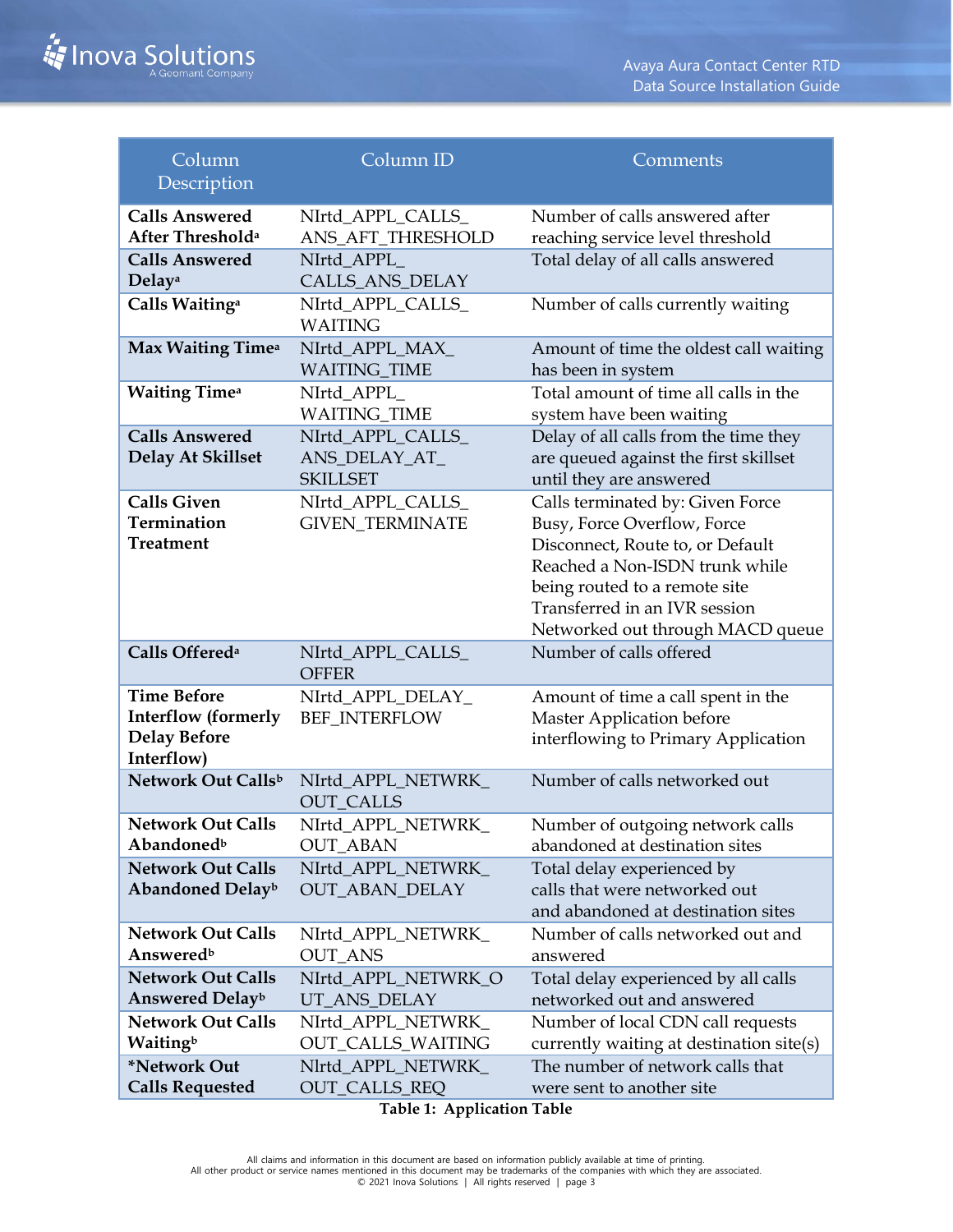<sup>a</sup>*This statistic includes calls that originally entered the Contact Center Manager Server at this site and calls that were received at this site from the Contact Center Network. Delays are calculated from the time the call enters this site if it is a local CDN call or from the time the call is logically queued to this site if it is a network call.*

<sup>b</sup> *Network Out statistics refer to calls that originally entered the Contact Center Manager Server at this site but were sent to another site on the Contact Center network. Delays for Network Out statistics are calculated from the time the call arrives at the source site to the time the call is treated (either answered, abandoned, or terminated) at the destination site.*

#### <span id="page-6-0"></span>2.3. **Skillset Table**

| Column Description                                    | Column ID                                                   | Comments                                                                                                              |
|-------------------------------------------------------|-------------------------------------------------------------|-----------------------------------------------------------------------------------------------------------------------|
| <b>Skillset ID</b>                                    | NIrtd_SKLST_<br>SKILLSET_ID                                 | <b>KEY</b>                                                                                                            |
| <b>Agents Available</b>                               | NIrtd_SKLST_AGENT_<br>AVAII.                                | Number of agents waiting for a call<br>and logged into this skillset                                                  |
| <b>Agents In Service</b>                              | NIrtd_SKLST_AGENT_<br><b>IN SERVICE</b>                     | Number of agents logged in for this<br>skillset                                                                       |
| <b>Agents on Skillset</b><br>Calls                    | NIrtd_SKLST_AGENT_<br>ON_ICCM_CALL                          | Number of agents currently on local<br>and network CDN calls queued to<br>this skillset                               |
| <b>Agents Not Ready</b>                               | NIrtd_SKLST_AGENT_<br><b>NOT READY</b>                      | Number of agents currently in the<br>Not Ready state logged into this<br>skillset                                     |
| <b>Calls Waiting</b>                                  | NIrtd_SKLST_CALL_<br><b>WAIT</b>                            | Number of calls waiting for an<br>agent in this skillset                                                              |
| <b>Longest Waiting Time</b><br><b>Since Last Call</b> | NIrtd_SKLST_<br>LONGEST_WAIT_<br>TIMES_SINCE_LAST_<br>CALL. | Longest wait time for all idle agents<br>waiting to answer a call in this<br>skillset                                 |
| <b>Max Waiting Time</b>                               | NIrtd_SKLST_MAX_<br><b>WAIT_TIME</b>                        | Amount of time oldest call<br>currently waiting has been in<br>skillset                                               |
| <b>Waiting Time</b>                                   | NIrtd_SKLST_TOT_<br><b>WAIT TIME</b>                        | Total time all currently waiting calls<br>in the skillset have been waiting                                           |
| <b>Expected Wait Time</b>                             | NIrtd_SKLST_EXPECT_<br><b>WAIT_TIME</b>                     | Time a new call is expected to wait<br>before being answered by an agent<br>with this skillset                        |
| <b>Calls Answered After</b><br><b>Threshold</b>       | NIrtd_SKLST_CALL_<br>ANS_AFT_<br><b>THRESHOLD</b>           | Number of calls answered after<br>waiting equal to or longer than the<br>Service Level Threshold for this<br>skillset |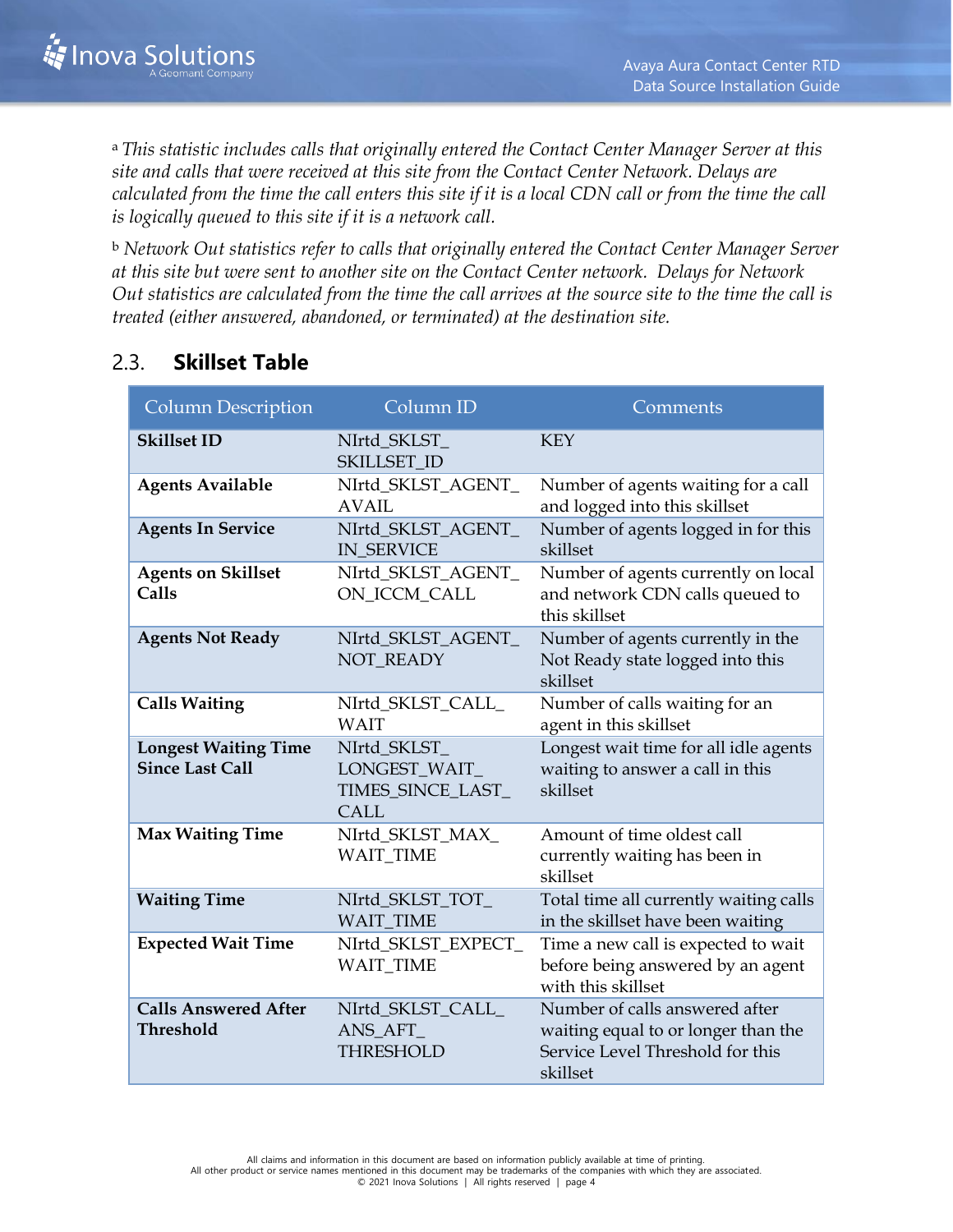| <b>Column Description</b>                         | Column ID                                            | Comments                                                                                                                                                                          |
|---------------------------------------------------|------------------------------------------------------|-----------------------------------------------------------------------------------------------------------------------------------------------------------------------------------|
| <b>Longest Waiting Time</b><br><b>Since Login</b> | NIrtd_SKLST_<br>LONGEST_WAIT_<br>TIMES_SINCE_LOGIN   | Longest waiting time of all idle<br>agents who are currently waiting to<br>answer calls for this skillset; this<br>time is since login                                            |
| <b>Agents on DN Calls</b>                         | NIrtd_SKLST_AGENT_<br>ON_DN_CALL                     | Number of agents logged in for this<br>skillset on a DN call                                                                                                                      |
| <b>Skillset State</b>                             | NIrtd_SKLST_<br>SKILLSET_STATE                       | State of the skillset (In Service or<br>Out of Service)                                                                                                                           |
| <b>Agents Unavailable</b>                         | NIrtd_SKLST_AGENT_<br><b>UNAVAILABLE</b>             | Number of agents currently<br>unavailable to take calls, based on:<br>(#Agents in service) - (#Agents<br>Available)                                                               |
| <b>Network Calls Waiting</b>                      | NIrtd_SKLST_<br>NETWRK_CALL_<br><b>WAIT</b>          | Number of incoming network CDN<br>calls currently waiting at this<br>skillset                                                                                                     |
| <b>Network Calls</b><br>Answered                  | NIrtd_SKLST_<br>NETWRK_CALL_ANS                      | Number of incoming network CDN<br>calls answered by an agent assigned<br>to this skillset                                                                                         |
| <b>Total Calls Answered</b><br><b>Delay</b>       | NIrtd_SKLST_TOT_<br><b>ANS_DELAY</b>                 | Total delay experienced by calls<br>answered by an agent in this skillset<br>from the time they were queued<br>until they were answered (not<br>applicable to ACD and NACD calls) |
| <b>Total Calls Answered</b>                       | NIrtd_SKLST_TOT_<br>CALL_ANS                         | Total calls answered by an agent<br>within this skillset                                                                                                                          |
| <b>Agent On Network</b><br><b>Skillset Call</b>   | NIrtd_SKLST_AGENT_<br>ON_NETWRK_ICCM_<br><b>CALL</b> | Number of agents who are logged<br>in for this Skillset and are currently<br>handling network CDN calls<br>assigned to this skillset                                              |
| <b>Agent On Other</b><br><b>Skillset Call</b>     | NIrtd_SKLST_AGENT_<br>ON_OTHER_ICCM_<br>CALL         | Number of agents who are logged<br>in for this skillset but are active on<br>other skillsets' calls                                                                               |
| <b>Agent On ACD-DN</b><br>Call                    | NIrtd_SKLST_AGENT_<br>ON_ACD_CALL                    | Number of agents who are logged<br>in for this Skillset but are currently<br>handling ACDDN calls                                                                                 |
| <b>Agent On NACD-DN</b><br>Call                   | NIrtd_SKLST_AGENT_<br>ON_NACD_CALL                   | Number of agents who are logged<br>in for this Skillset but are currently<br>handling NACD-DN calls                                                                               |
| <b>Calls Offered</b>                              | NIrtd_SKLST_CALL_<br><b>OFFERED</b>                  | Number of calls queued to this<br>skillset; they might or might not be<br>answered by this skillset                                                                               |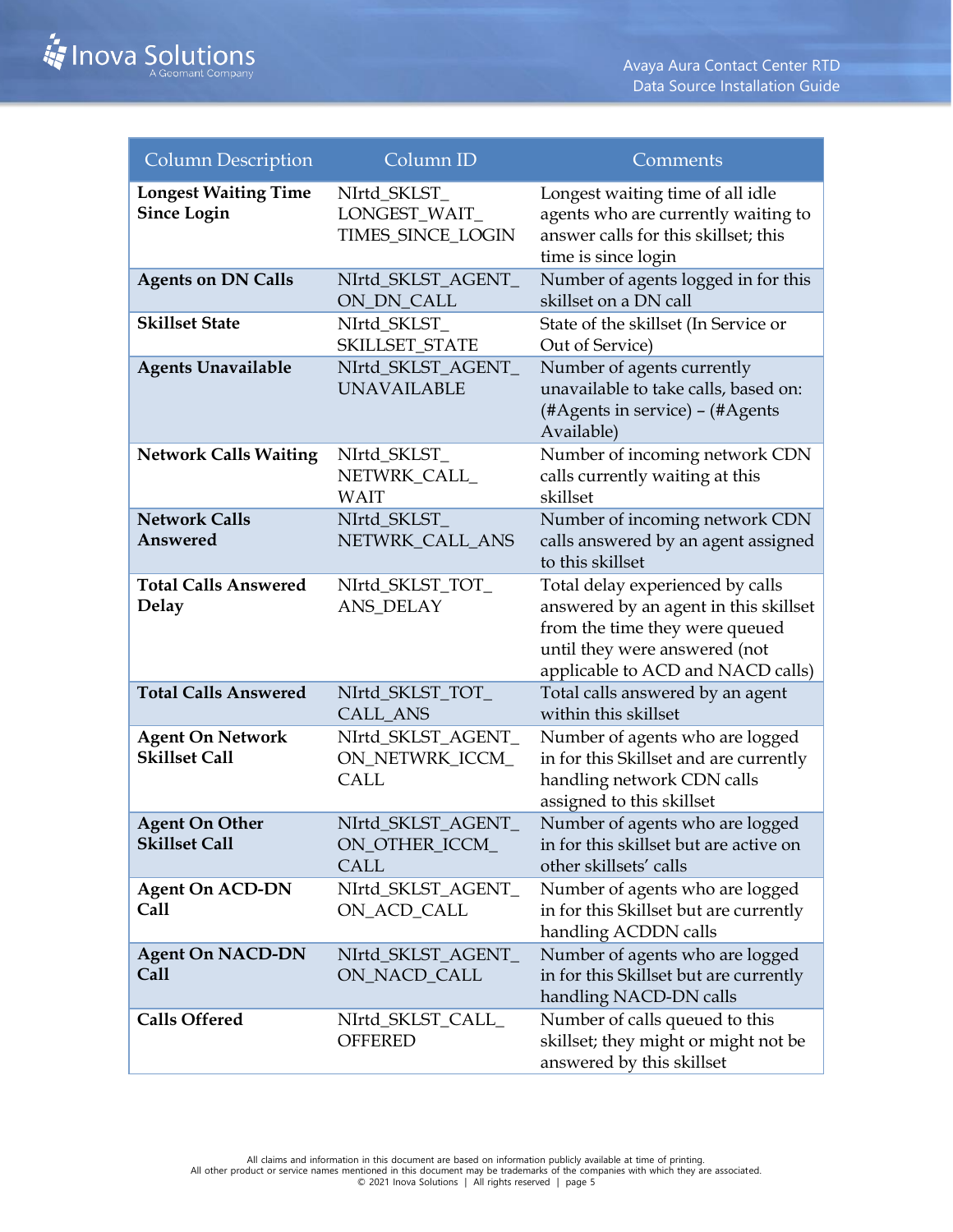| <b>Column Description</b>                     | Column <sub>ID</sub>                                          | Comments                                                                                                                                                                          |
|-----------------------------------------------|---------------------------------------------------------------|-----------------------------------------------------------------------------------------------------------------------------------------------------------------------------------|
| *Network Calls<br><b>Offered</b>              | Nlrtd_SKLST_<br>NETWRK_CALL_<br><b>OFFERED</b>                | The number of incoming network<br>CDN calls queued to this skillset                                                                                                               |
| SkillsetAbandon                               | NIrtd_SKLST_CALL_<br><b>ABANDON</b>                           | Number of calls that were<br>abandoned by callers while being<br>queued to this skillset                                                                                          |
| SkillsetAbandonDelay                          | NIrtd_SKLSET_CALL_<br><b>ABANDONDELAY</b>                     | Amount of delay experienced by<br>calls that were abandoned by callers<br>while being queued to this skillset;<br>the time from when the call was<br>queued until it was dequeued |
| SkillsetAbandonDelay<br><b>AfterThreshold</b> | NIlrtd_SKLSET_CALL_<br>ABANDONDELAY_<br><b>AFTERTHRESHOLD</b> | Number of calls whose<br>SkillsetAbandonDelay values were<br>greater than or equal to the service<br>level threshold                                                              |
| Queued Call Answered                          | NIrtd_SKLSET_<br><b>QUEUED_CALL_ANS</b>                       | The number of queued calls that<br>were answered for the skillset<br>within the last interval-to-date or<br>moving window                                                         |

**Table 2: Skillset Table**

#### <span id="page-8-0"></span>2.4. **Agent Table**

| <b>Column Description</b>   | Column ID                                   | Comments                                                                        |
|-----------------------------|---------------------------------------------|---------------------------------------------------------------------------------|
| <b>Agent ID</b>             | NIrtd AGENT AGENT<br>- ID                   | A unique number to identify an<br>agent. String value, KEY                      |
| Statea, c                   | NIrtd_AGENT_STATE                           | State the agent is currently in; see<br>below for complete description          |
| <b>Supervisor ID</b>        | NIrtd_AGENT_<br>SUPERVISOR ID               | Byte (17) String                                                                |
| <b>Time In State</b>        | NIrtd_AGENT_TIME_<br><b>IN STATE</b>        | Total time agent has been in the<br>indicated state (excluding DN states)       |
| <b>Answering Skillset</b>   | NIrtd_AGENT_ANS_<br><b>SKILLSET</b>         | ID of the skillset in which the agent<br>is currently answering a skillset call |
| <b>DN In Time In State</b>  | Nlrtd_AGENT_DN_IN_<br>TIME_IN_STATE         | Length of time the agent has been<br>answering incoming DN calls                |
| <b>DN Out Time In State</b> | Nlrtd_AGENT_DN_<br><b>OUT_TIME_IN_STATE</b> | Length of time agent has been<br>making outgoing DN calls                       |
| <b>Supervisor User ID</b>   | NIrtd_AGENT_<br>SUPERVISOR_USER_<br>ID      | BYTE (16) Buffer                                                                |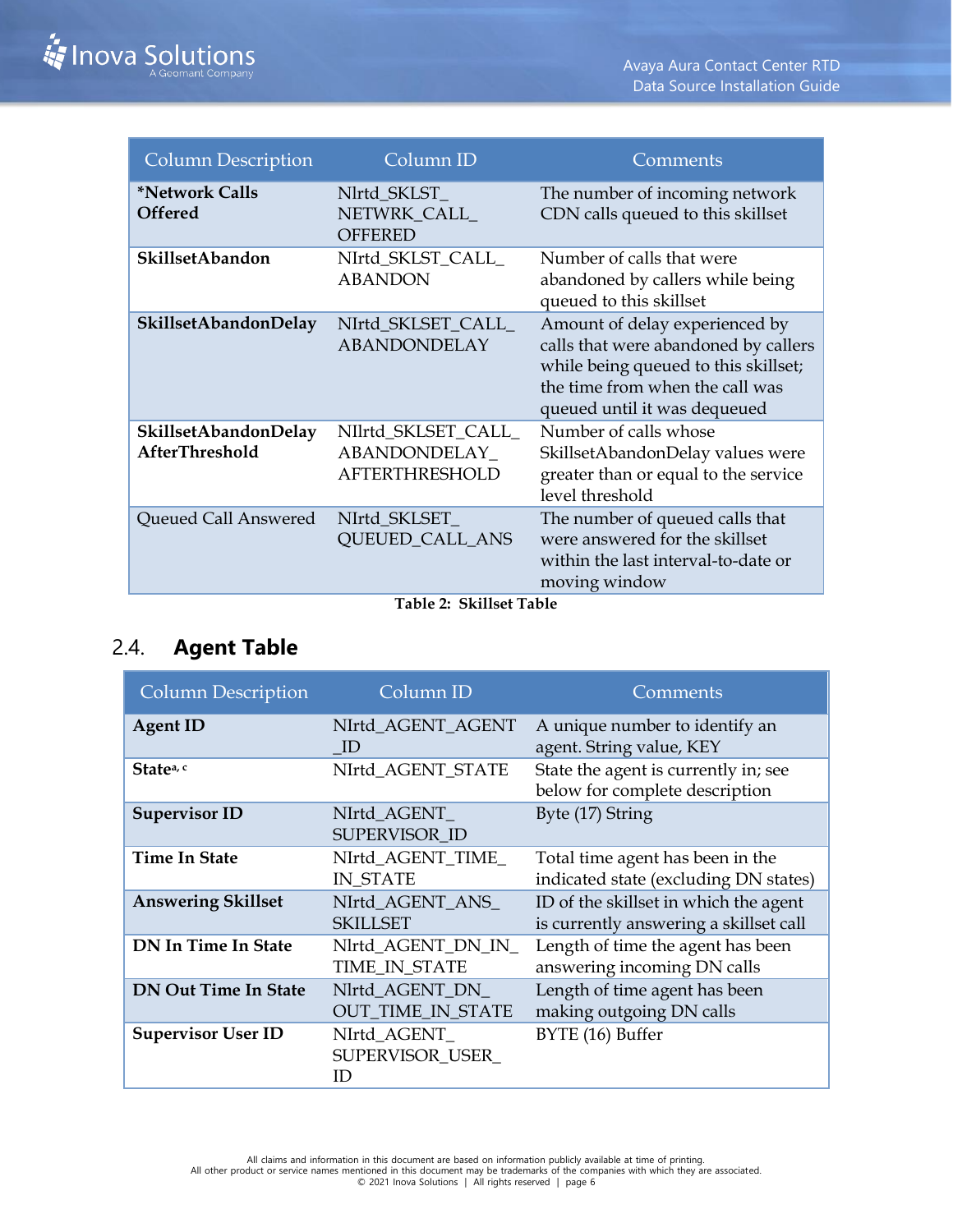| <b>Column Description</b>                                                              | Column ID                               | Comments                                                                                                            |
|----------------------------------------------------------------------------------------|-----------------------------------------|---------------------------------------------------------------------------------------------------------------------|
| <b>Position ID</b>                                                                     | NIrtd_AGENT_<br>POSITION_ID             | Unique identifier of the agent's<br>position ID                                                                     |
| <b>Not Ready Reason</b><br><b>Code High and Not</b><br><b>Ready Reason Code</b><br>Low | Nlrtd_AGENT_NOT_<br><b>READY_REASON</b> | Not Ready Reason Code entered by<br>the agent                                                                       |
| *DN Out Call Number<br><b>High and DN Out Call</b><br><b>Number Low</b>                | Nlrtd_AGENT_DN_<br><b>OUT_CALL_NUM</b>  | The DN number dialed by an agent                                                                                    |
| <b>Skillset Calls</b><br>Answered                                                      | Nlrtd_AGENT_SKLST_<br><b>CALL ANS</b>   | Number of local and incoming<br>network CDN calls answered by an<br>agent                                           |
| <b>DN InCall Answered</b>                                                              | Nlrtd_AGENT_DN_IN_<br><b>CALL_ANS</b>   | Number of DN calls answered by an<br>agent                                                                          |
| <b>DN OutCall Made</b>                                                                 | Nlrtd_AGENT_DN_<br>OUT_CALL_            | Number of DN calls made by an<br>agent                                                                              |
| *Answering<br>Application                                                              | Nlrtd_AGENT_ANS_A<br>PP                 | A unique number to identify an<br>application                                                                       |
| <b>Answering CDN Low</b><br>and Answering CDN<br>High                                  | Nlrtd_AGENT_ANS_C<br>DN                 | A special directory number that<br>allows incoming calls to be queued at<br>a CDN when they arrive at the<br>switch |
| *Answering DNIS Low<br>and Answering DNIS<br>High                                      | Nlrtd_AGENT_ANS_D<br><b>NIS</b>         | The phone number dialed by the<br>incoming caller                                                                   |

#### **Table 3: Agent Table**

<sup>a</sup>DMS connectivity differences: The following states are not available for DMS connectivity because hold event and consultation event are not reported:

- Consultation with out caller
- CDN call on hold and DN In/Out call on hold
- CDN call on hold and DN In/Out call active and on hold
- ACD call on hold and DN In/Out call active and on hold
- Not Ready and DN In/Out call on hold and active

The following agent state combinations are only valid for DMS connectivity because agents can be shown talking (active) on both the SDN and the In calls key (hold events are not reported by the DMS Interface):

- CDN call active and DN In/Out call active
- ACD call active and DN In/Out call active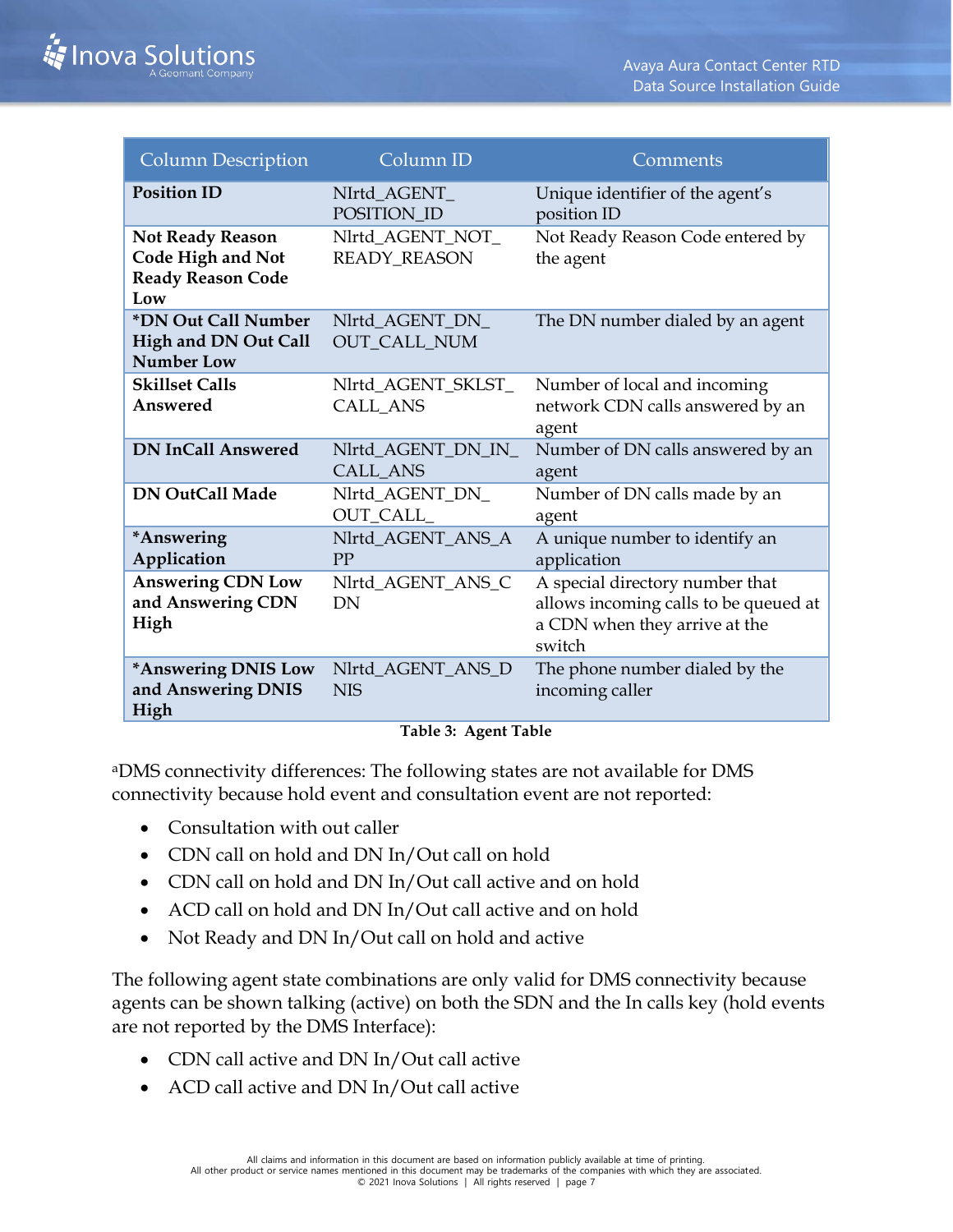Agent is shown as DN Out Call active, by only pressing the acquired SDN key. Agent is not shown on DN call if any of the non-acquired SDN keys are used.

<sup>b</sup>For M1 connectivity, an agent can be assigned multiple DN keys. Therefore an agent can be in a state that they are answering a DN call as well as placing another DN call on hold.

<sup>c</sup>Possible values of "State" for agents:

- Undefined the stat of agent is unknown
- Busy
- Not Ready Not Ready key activated
- Waiting for CDN call
- Reserved for a call
- Skillset call active
- NACD call active
- ACD call active
- DN In/Out call active
- CDN call on hold
- NACD call on hold
- ACD call on hold
- DN In/Out call on hold
- DN In/Out call on hold and active<sup>b</sup>
- CDN call active and DN In/Out call on hold
- NACD call active and DN In/Out call on hold
- ACD call active and DN In/Out call on hold
- CDN call on hold and DN In/Out call active
- CDN call on hold and DN In/Out call on hold
- CDN call on hold and DN In/Out call active and on hold
- NACD call on hold and DN In/Out call active
- NACD call on hold DN In/Out call active and on hold
- ACD call on hold and DN In/Out call active
- ACD call on hold DN In/Out call on hold
- ACD call on hold DN In/Out call active and on hold
- Not Ready and DN In/Out call active
- Not Ready and DN In/Out call on hold
- Not Ready and DN In/Out call on hold and active
- Consultation with out caller
- CDN call presented
- Emergency
- Walkaway or Walkaway combination with other states

There are three additional tables available in the Avaya Aura Contact Center RTD interface which we do not typically report: the Nodal table, IVR table, and Route table. Since they are not typically used in LightLink installs, their contents will not be covered in this document. Please refer to Avaya's document "Avaya Aura Contact Center RTD API Programmers Guide" for the data reported from those tables.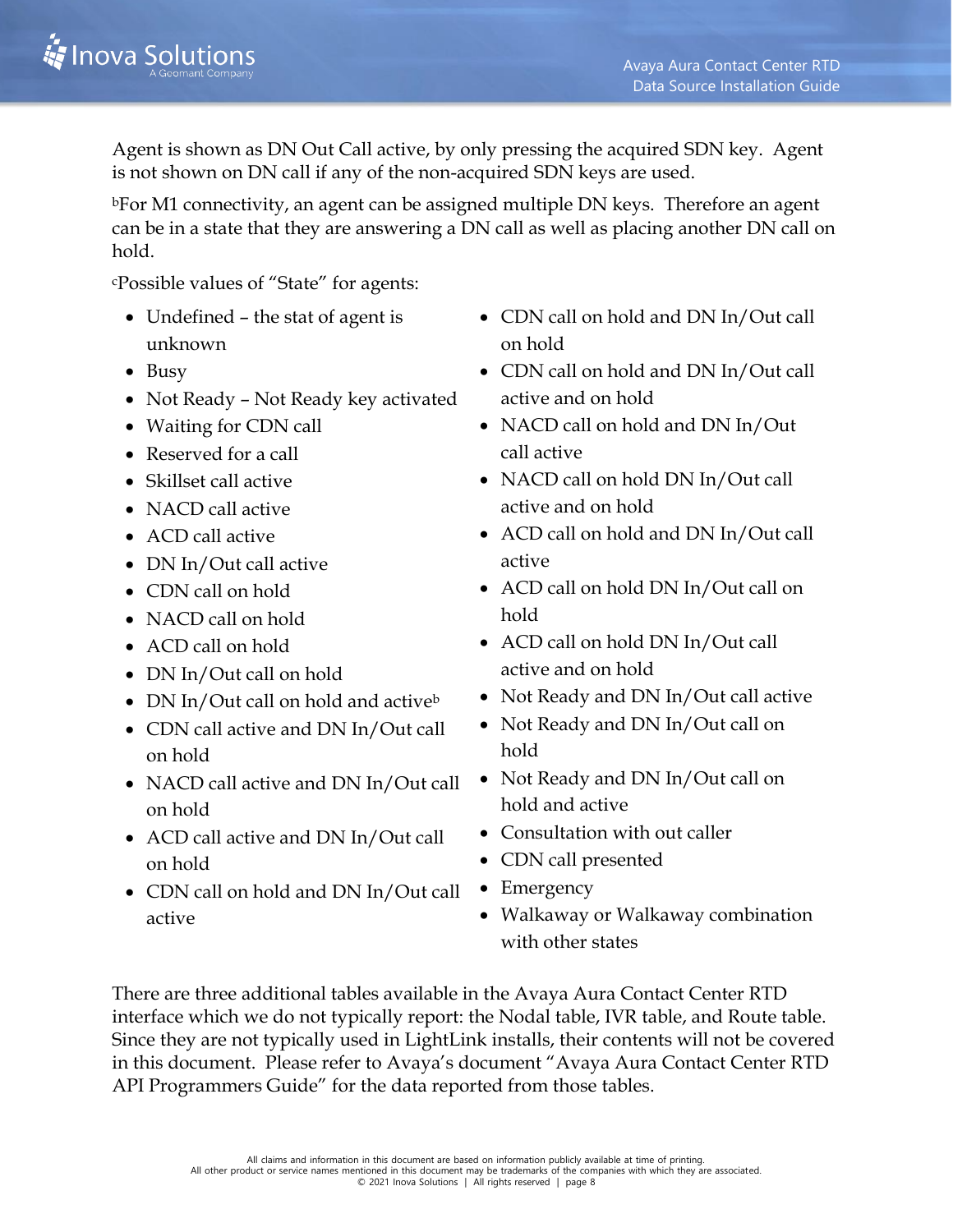

## <span id="page-11-0"></span>**3. Prerequisites**

Inova Solutions requires the customer to provide the following information:

- IP Address/Host Name of the CCMS (not CCMA).
- User credentials for access. These are created on the CCMS, not the CCMA (thin-client credentials won't work).
- Tables required; Inova can monitor from 12 tables. Refer to [Figure 1](#page-4-3) for a list of the tables available from AACC CCMS / RTD.
- Specific data fields required. The tables in Section 2 show the data fields associated with each table from Figure 1, available in either/both Moving Window and/or Interval-to-date.
- Numbers and names of data required.
- The customer must tell Inova if they want to monitor Interval-to-date, Moving Window, or both for their selected data fields.

## <span id="page-11-1"></span>**4. Product Specifications**

#### <span id="page-11-2"></span>4.1. **Capacity and Limitations**

LightLink can monitor up to 12 tables from AACC CCMS /RTD.

#### <span id="page-11-3"></span>4.2. **Compatibility**

LightLink uses the Avaya Aura CCMS v6.4 RTD toolkit. According to Avaya, this toolkit version is backwards compatible to all versions of Avaya Aura and (previously) Nortel Symposium.

#### <span id="page-11-4"></span>4.3. **Licensing**

The Avaya Aura CCMS v6.4 RTD toolkit can be redistributed by Inova; this is the only toolkit that is supported with LightLink versions 5.11 and newer.

The Avaya Aura RTD interface in LightLink is a separately licensed ACD connector.

#### <span id="page-11-5"></span>4.4. **Firewall**

No firewall changes are expected to be needed for LightLink to connect to the Avaya Aura CCMS RTD.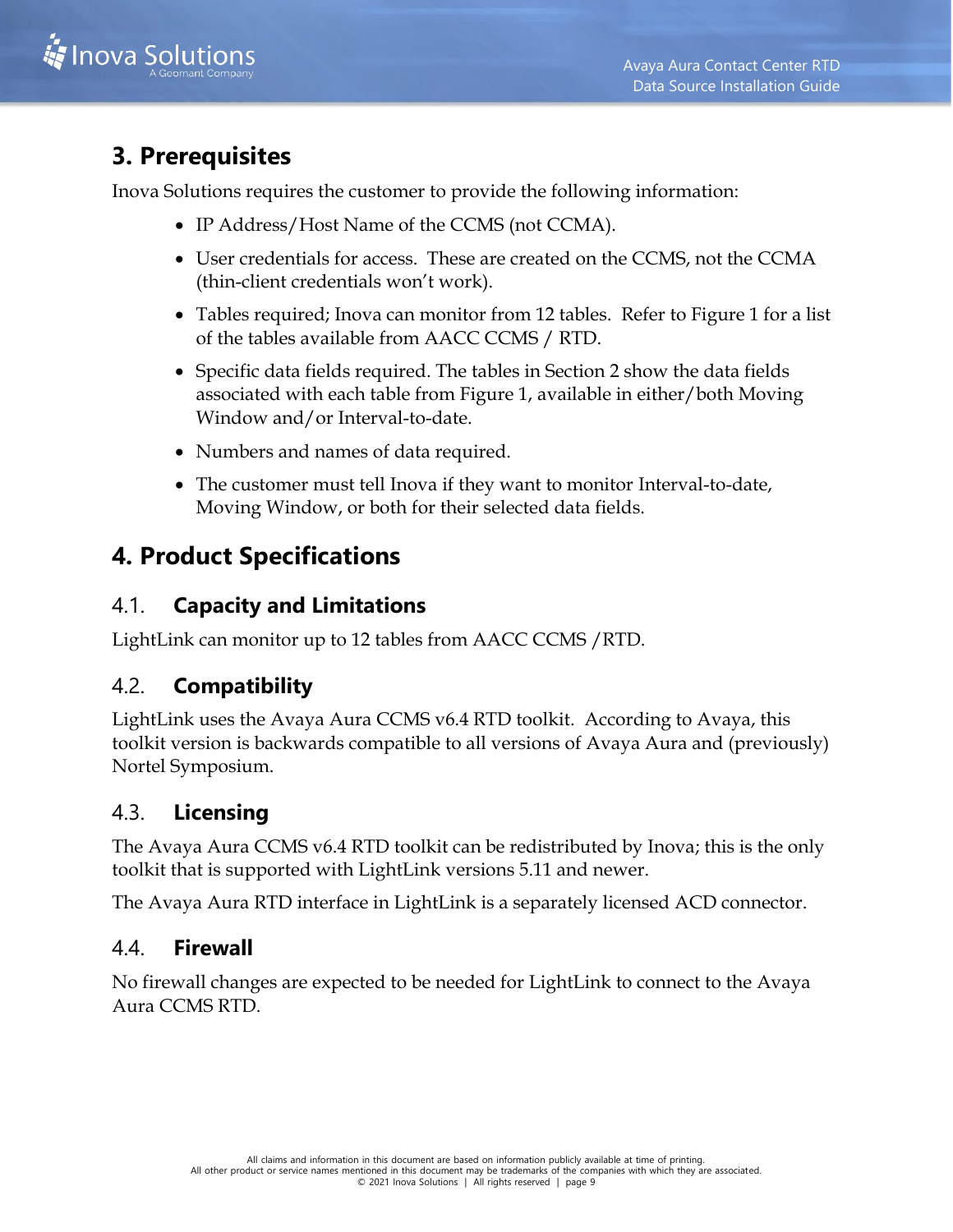

## <span id="page-12-0"></span>**5. Installation and Basic Configuration**

For installation and configuration, you will choose either [Automatic Installation](#page-12-1) [\(5.1\)](#page-12-1) or [Manual Installation](#page-18-0) [\(5.2\)](#page-18-0). Once the installation is complete, you will need to [Create and](#page-19-0)  [Customize Remaining](#page-19-0) Components [\(5.3\)](#page-19-0) and [Verify Launch](#page-20-0) [\(5.4\)](#page-20-0).

#### <span id="page-12-1"></span>5.1. **Automatic Installation**

Automatic installation is provided by the Inova wrapper to the Avaya RTDSDK installer. This file is available from the Inova Support Site and is named *Avaya Aura RTD Toolkit v6.4-Install\_Configuration\_Wizard*.

To run the automatic installer:

- 1. Launch the Avaya Aura RTD Toolkit Install & Configuration applet. Click *Next*.
- 2. If desired, change the destination location. This is the location of the RTD SDK installer file that will be run automatically in a later step. The default destination is shown in [Figure 2,](#page-12-2) below. Click Next.

| Avaya Aura RTD SDK Installer and Configuration                                                                    |  |  |  |
|-------------------------------------------------------------------------------------------------------------------|--|--|--|
| <b>Destination Location</b>                                                                                       |  |  |  |
| Setup will copy the Avaya Aura RTD SDK Installer and Configuration in the following folder.                       |  |  |  |
| To install into a different folder, click Browse, and select another folder.                                      |  |  |  |
| You can choose not to install Avaya Aura RTD SDK Installer and Configuration by clicking<br>Cancel to exit Setup. |  |  |  |
| <b>Destination Folder</b>                                                                                         |  |  |  |
| C:\Program Files (x86)\Inova Solutions\Avaya Aura RTD SDK Toolkit<br>Browse                                       |  |  |  |
| Wise Installation Wizard®<br>< Back<br>Cancel<br>Next                                                             |  |  |  |

**Figure 2**

- <span id="page-12-2"></span>3. Click *Next* to begin the installation.
- 4. On the installation confirmation dialog, note the warning stating that you must select ANSI during the installation wizard. Click *Next*.
- 5. Click *Yes* to install the VS2008 C++ Runtime files. Even though the LightLink installer also installs them, there is no harm in making sure they are installed.
- 6. Select *Next* to confirm installation of the Avaya RTDSDK.
- 7. Verify that ANSI is selected as the Setup type [\(Figure 3\)](#page-13-0) and then click *Next*.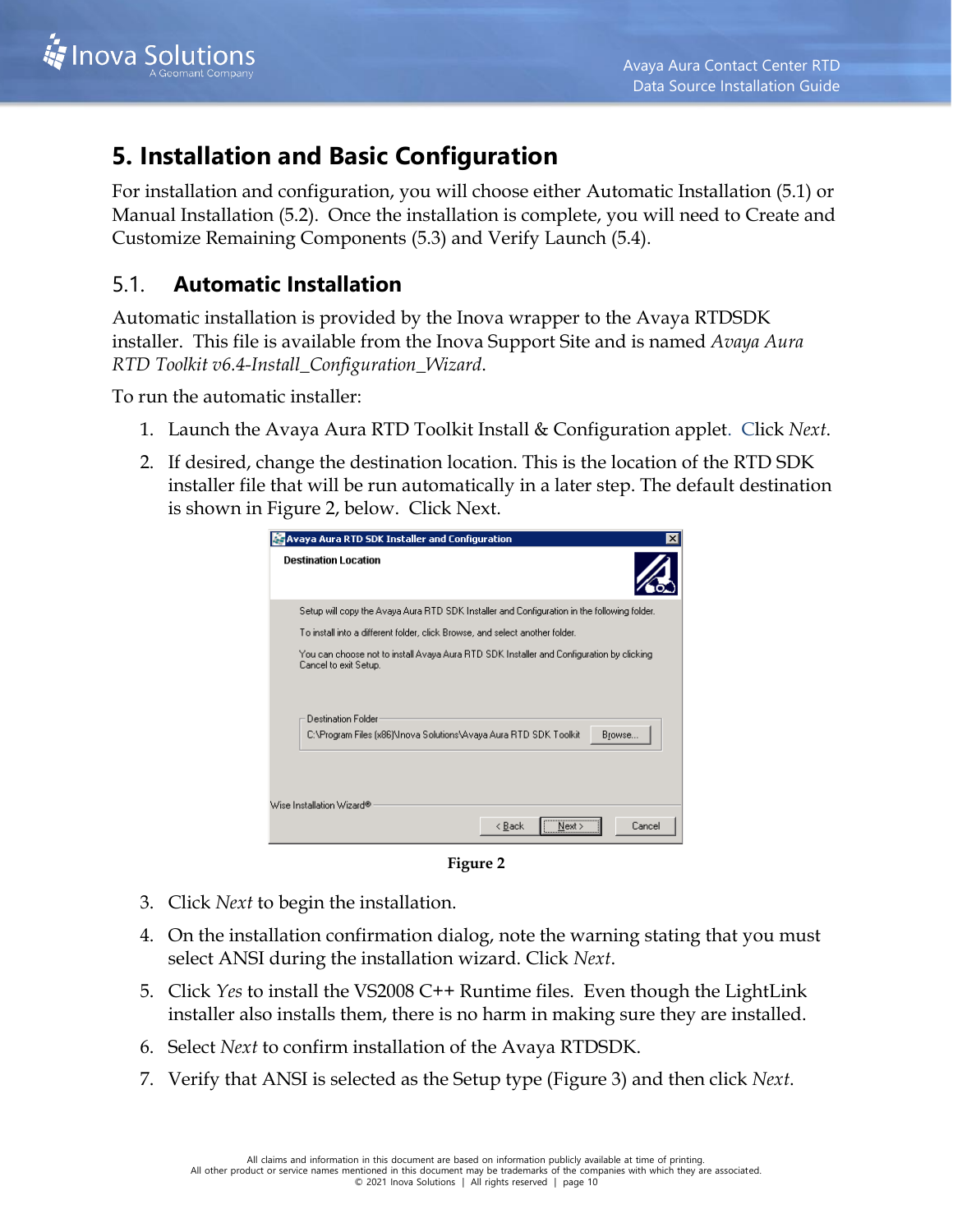| <b>RTDSDK Setup</b>              |                                                                                       |                                                                                   |
|----------------------------------|---------------------------------------------------------------------------------------|-----------------------------------------------------------------------------------|
| AVA                              | <b>Choose Components</b><br>Choose which features of RTDSDK you want to install.      |                                                                                   |
| install. Click Next to continue. | Check the components you want to install and uncheck the components you don't want to |                                                                                   |
| Select components to install:    | RTDSDK Unicode<br><b>RTDSDK Ansi</b><br>v                                             | Description<br>Position your mouse<br>over a component to<br>see its description. |
| Space required: 5.0MB            |                                                                                       |                                                                                   |
| Nullsoft Install System v2,46    | $<$ Back                                                                              | Cancel<br>Next                                                                    |
|                                  |                                                                                       |                                                                                   |

**Figure 3**

- <span id="page-13-0"></span>8. If desired, change the destination folder for the Avaya RTDSDK and click *Next.*
- 9. The Avaya RTDSDK installation wizard is complete. Click *Close*.
- 10. Click *OK* on the Toolkit Installed confirmation dialog.
- 11. Verify that the Host Name and IP Address of the host onto which the Avaya RTD SDK is installed are correct.
	- If they are, click *Yes*.
	- If the Host Name and IP Address are incorrect (for example, on a host with multiple NICs), click *No*. Manually enter the correct information in the appropriate fields [\(Figure 4\)](#page-13-1) and click *Next*.

| Avaya Aura RTD SDK Installer and Configuration                         |        |      | $\vert x \vert$ |
|------------------------------------------------------------------------|--------|------|-----------------|
| <b>Host Name and IP Address</b>                                        |        |      |                 |
| Enter the correct Host Name and IP Address below:                      |        |      |                 |
| <b>IP Address</b><br>192.168.110.88<br><b>Host Name</b><br>vm-test-bed |        |      |                 |
| Wise Installation Wizard®                                              | < Back | Next | Cancel          |

<span id="page-13-1"></span>**Figure 4**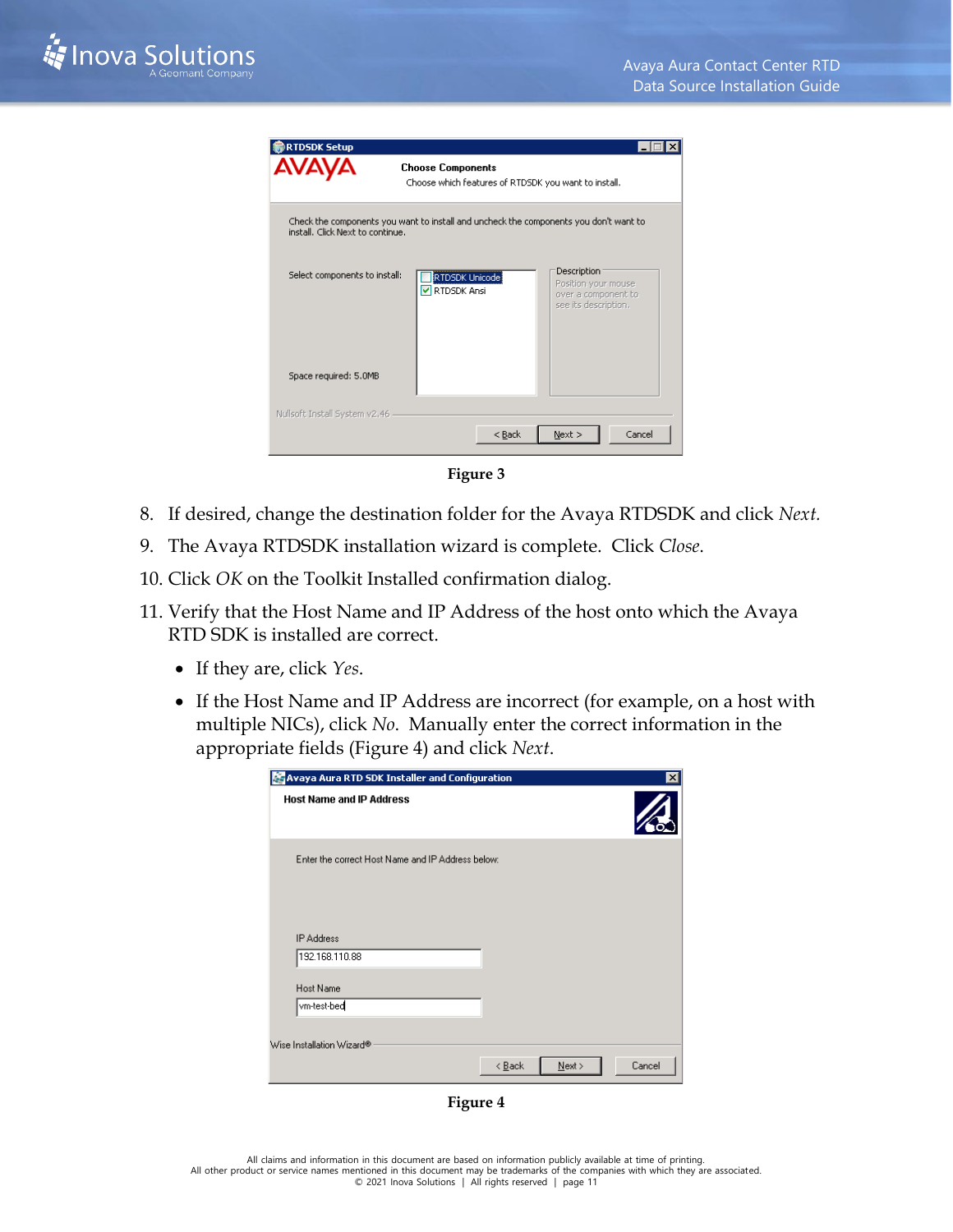

- 12. Click *Next* to place the Host Name and IP Address verified in the previous step into the Nortel registry key.
- 13. Click *OK* on the NICOMSETUP Result dialog. If it indicates a failure, you will have to re-run the installer.
- 14. Enter the Aura CCMS Login ID and Password.
- 15. Click the *Enter IP Address* button and enter the address of the Aura CCMS host in the IP Configuration dialog. Click *OK* on the IP Configuration dialog and then *Next* on the Installer dialog. [\(Figure 5\)](#page-14-0)

| <b>Avaya Aura RTD SDK Installer and Configuration</b><br>$\vert x \vert$ |                                                                                               |                                                            |
|--------------------------------------------------------------------------|-----------------------------------------------------------------------------------------------|------------------------------------------------------------|
|                                                                          | Enter the Avaya Aura CCMS ID and Password<br>Aura CCMS Login ID:<br>Aura CCMS Password:       | hoosy<br>howsyu                                            |
|                                                                          | Enter the IP address of the Avaya Aura CCMS<br>Enter IP Address<br>IP Configuration<br>Cancel | $\mathbf{z}$<br>Enter In your IP information below.<br>OΚ. |
|                                                                          |                                                                                               | Cancel<br>$\leq$ Back<br>$N$ ext >                         |

**Figure 5**

<span id="page-14-0"></span>16. Select the desired timing and the tables from which to pull the data [\(Figure 6\)](#page-15-0). For timing, you can select Interval-to-date, Moving Window, or both. Click *Next*.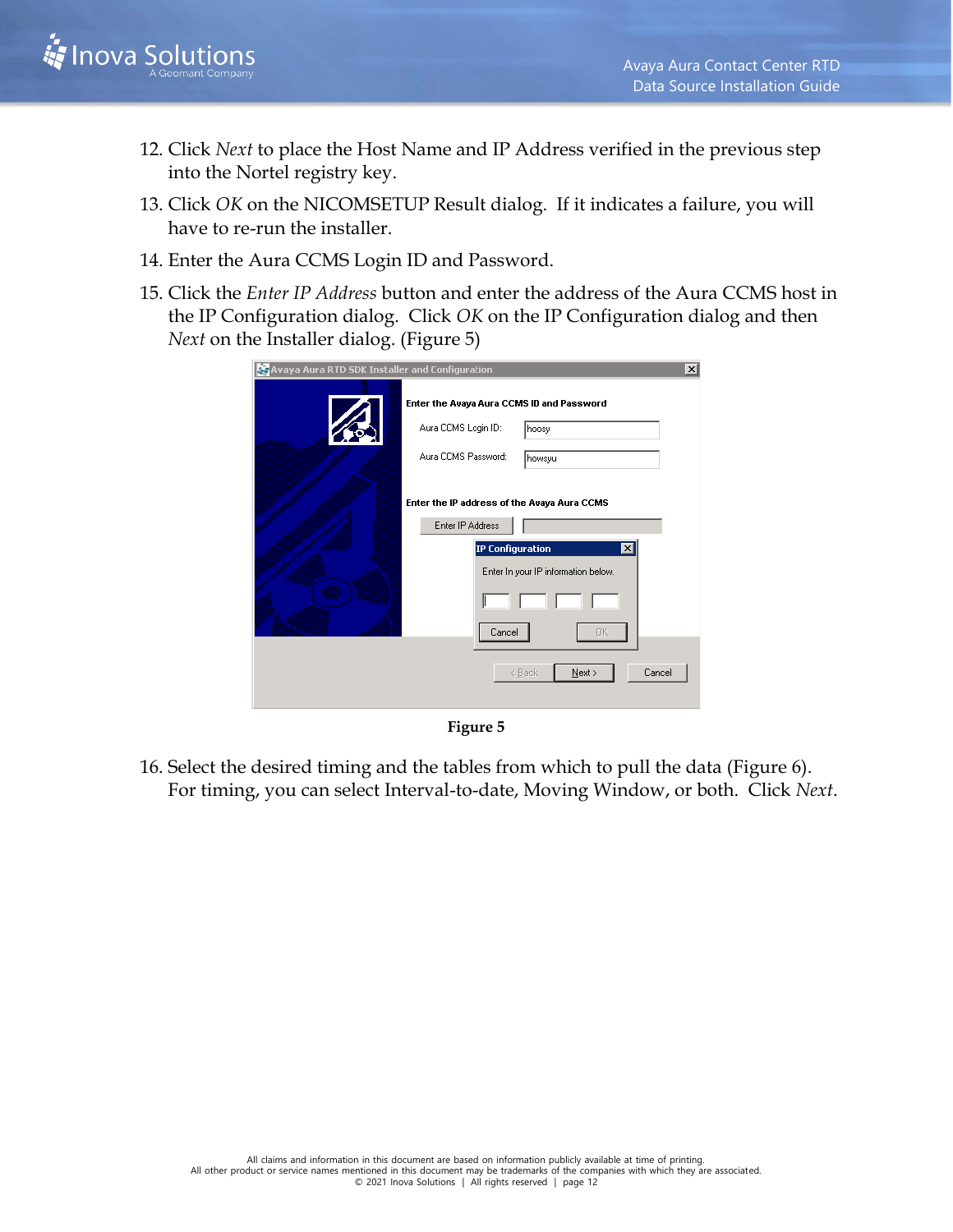

| Avaya Aura RTD SDK Installer and Configuration |                                               | $\vert x \vert$                                                                                                                                                                                                                                                         |
|------------------------------------------------|-----------------------------------------------|-------------------------------------------------------------------------------------------------------------------------------------------------------------------------------------------------------------------------------------------------------------------------|
|                                                | Timing<br>□ Interval-to-date<br>Moving Window | Please select the specific tables from which data will be polled.<br>Select if Interval-to-date, Moving Window or if both will be required.<br><b>Tables</b><br><b>▽</b> Application<br><b>I</b> ⊽ Skillset<br><b>⊽</b> Agent<br>$\Box$ Nodal<br>∃iVR<br>$\sqcap$ Route |
|                                                |                                               | $N$ ext ><br>Cancel<br>< Back                                                                                                                                                                                                                                           |

**Figure 6**

<span id="page-15-0"></span>17. Click *Finish* to exit the installation wizard.

The installer will create two new files for LightLink:

- the External DSM's INI, NEW LL SYMPOS template.ini
- the DSM's SDF, NEW\_Symposium\_Fields.sdf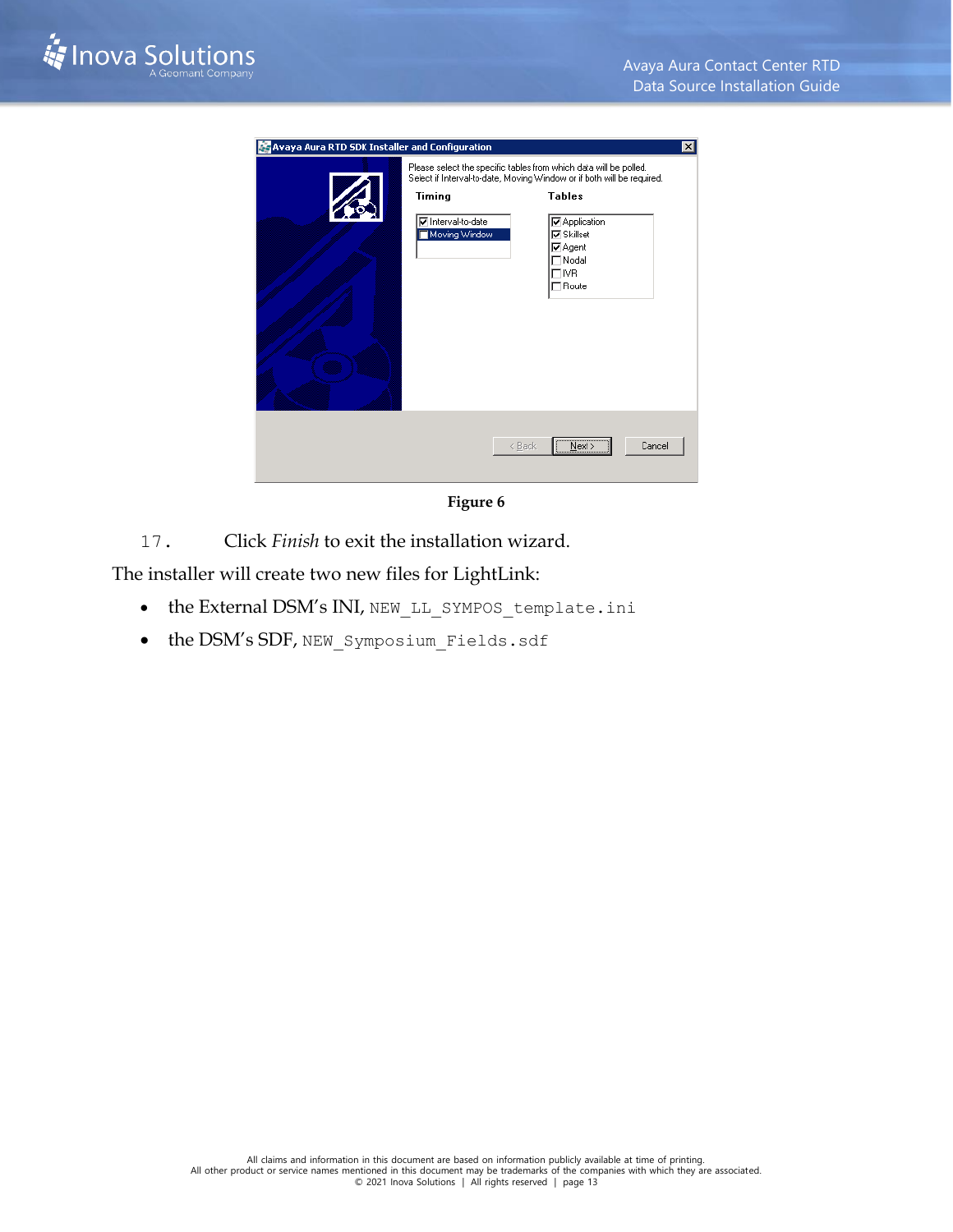

#### <span id="page-16-0"></span>5.1.1. External DSM INI

Refer to [Figure 7](#page-16-1) for a sample INI. The INI will automatically be configured with the following:

- Host Name of the Server to which RTD Toolkit is being installed
- Aura CCMS IP address
- Aura CCMS ID and PW for access
- The Query count & the individual queries based on Timing and Tables selected during install

The INI also includes a complete table, as a comment, listing all available tables as per Figure 1, above.

The default LightLink DSM communication port is **6000.** This port cannot be changed when running the installer, but can be manually changed afterwards.

| File Edit Format View Help                                                                                                                                                                                                                                                                           | <b>NEW LL SYMPOS template.ini- Natepad</b>                                                                                                                                                                                                                                   |
|------------------------------------------------------------------------------------------------------------------------------------------------------------------------------------------------------------------------------------------------------------------------------------------------------|------------------------------------------------------------------------------------------------------------------------------------------------------------------------------------------------------------------------------------------------------------------------------|
| [LightLink]<br>LLCommMode=3<br>heartbeat-1<br>HeartbeatText=n/a                                                                                                                                                                                                                                      | LLCommAddress=type=TCP/IP, host=cwallace=lab, port=6000                                                                                                                                                                                                                      |
| ٠                                                                                                                                                                                                                                                                                                    | symposium connection configuration                                                                                                                                                                                                                                           |
| ٠<br>Symposium software.<br>٠                                                                                                                                                                                                                                                                        | This section contains information used for configuring the communications with the                                                                                                                                                                                           |
| ö                                                                                                                                                                                                                                                                                                    | SymposiumTimeout = This is the number of seconds to wait for a response from the Symposium before<br>. considering it to be discormected. This value can be any integer between.<br>60 and 909999. The value can also be 0, which me<br>timeout on the symposium connection. |
| ٠                                                                                                                                                                                                                                                                                                    | SymposiumAddress = TCP/IP IP number of the machine which is running the mortel Symposium server.                                                                                                                                                                             |
|                                                                                                                                                                                                                                                                                                      | Symposium.ogin = Login account ID for logging into the Nortel Symposium server.                                                                                                                                                                                              |
|                                                                                                                                                                                                                                                                                                      | SymposiumPassword = Password on the login account for the Nortel Symposium server.                                                                                                                                                                                           |
| # query count                                                                                                                                                                                                                                                                                        | - number of Symposium queries that follow.                                                                                                                                                                                                                                   |
| Sympos furn't neour -60<br>SymposiumAddress=1.1.1.1.1<br>SymposiumLogin=Sympos_id<br>Sympos fumPas sword= <mark>sympos_pw</mark><br>QueryCount= <mark>2</mark>                                                                                                                                       |                                                                                                                                                                                                                                                                              |
| Table Hame<br>٠<br>Application<br>٠<br>skillset<br>٠<br># Agent<br>Nóda1<br>٠<br># IVR<br>٠<br>ROUTE<br>Mouling window statistics<br>٠<br># Table Name<br>Application<br>٠<br>skillset<br>Agent.<br>٠<br># Nodal<br>۰<br>IVR <sup>1</sup><br>٠<br>ROUTH<br># QUERIES<br><b>TOWERY!</b><br>LADE1-APPL | # Symposium Tables Inova has access to at this time:<br># Interval to date statistics (starting from 100)<br>Table ₽<br>100<br>101<br>102<br>103<br>104<br>105<br>Table #<br>106<br>3.07<br>108<br>109<br>110<br>111                                                         |
| Table10+100<br>Columns=130-148.251<br>updatemate=5000<br>[Query2]<br>Labe1=SHL5ET<br>Table10-101<br>Columns=110-169, 250, 252-258<br>updateRate=5000                                                                                                                                                 |                                                                                                                                                                                                                                                                              |

<span id="page-16-1"></span>**Figure 7**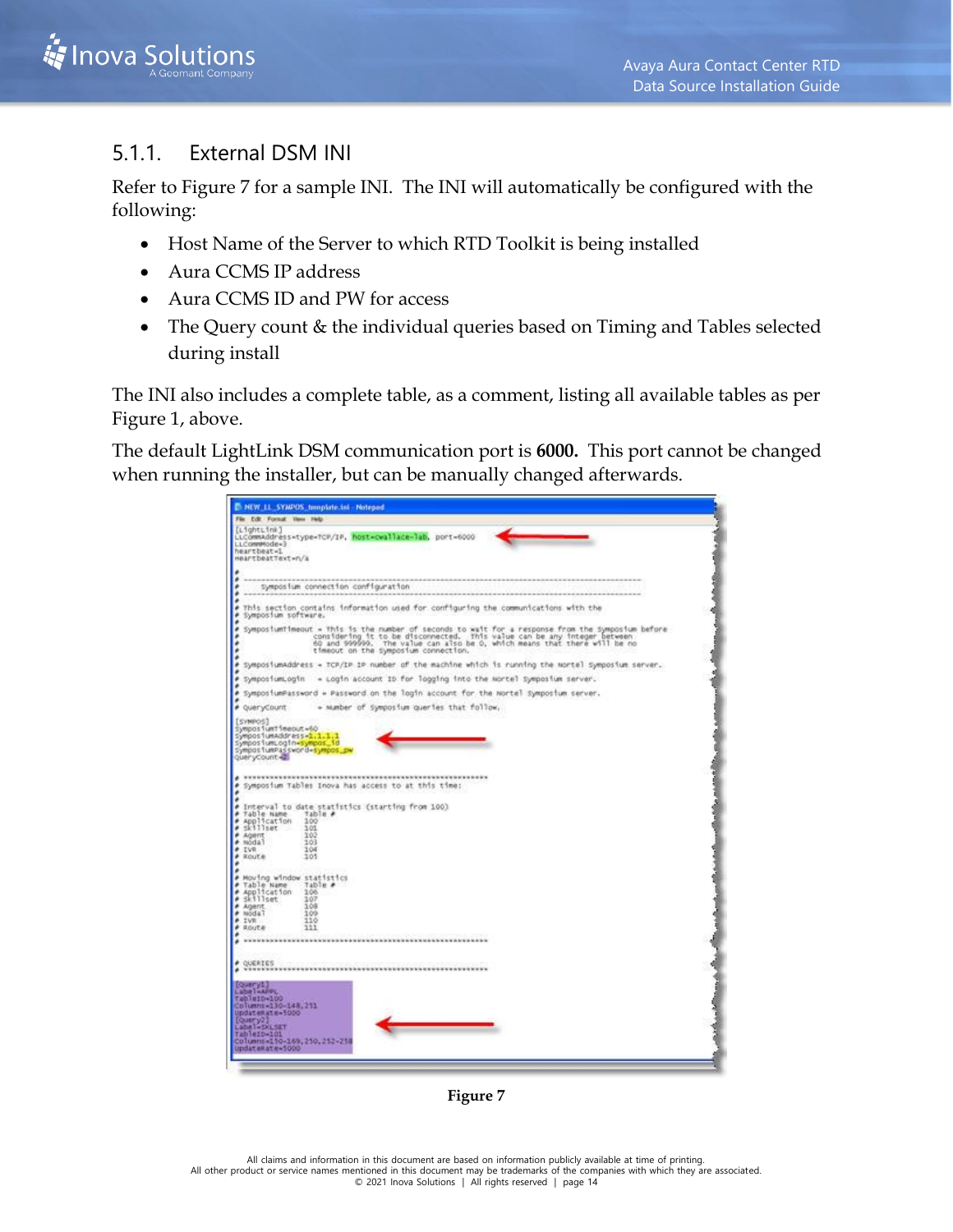

#### <span id="page-17-0"></span>5.1.2. LightLink DSM SDF

Refer to [Figure 8](#page-17-1) for a sample SDF. The SDF will be created with the following configuration:

- Total table count that is based on the Timing and Tables selected during install.
- Individual table entries for each Timing & Table selected during install
- All data fields associated with the specific Timing & Table entries.

*The Keys provided in this SDF are placeholders only. The Key Count and specific Keys must be manually entered by the technician. Use LightLink Log Viewer to view the incoming raw data to see the key names to use.*



<span id="page-17-1"></span>**Figure 8**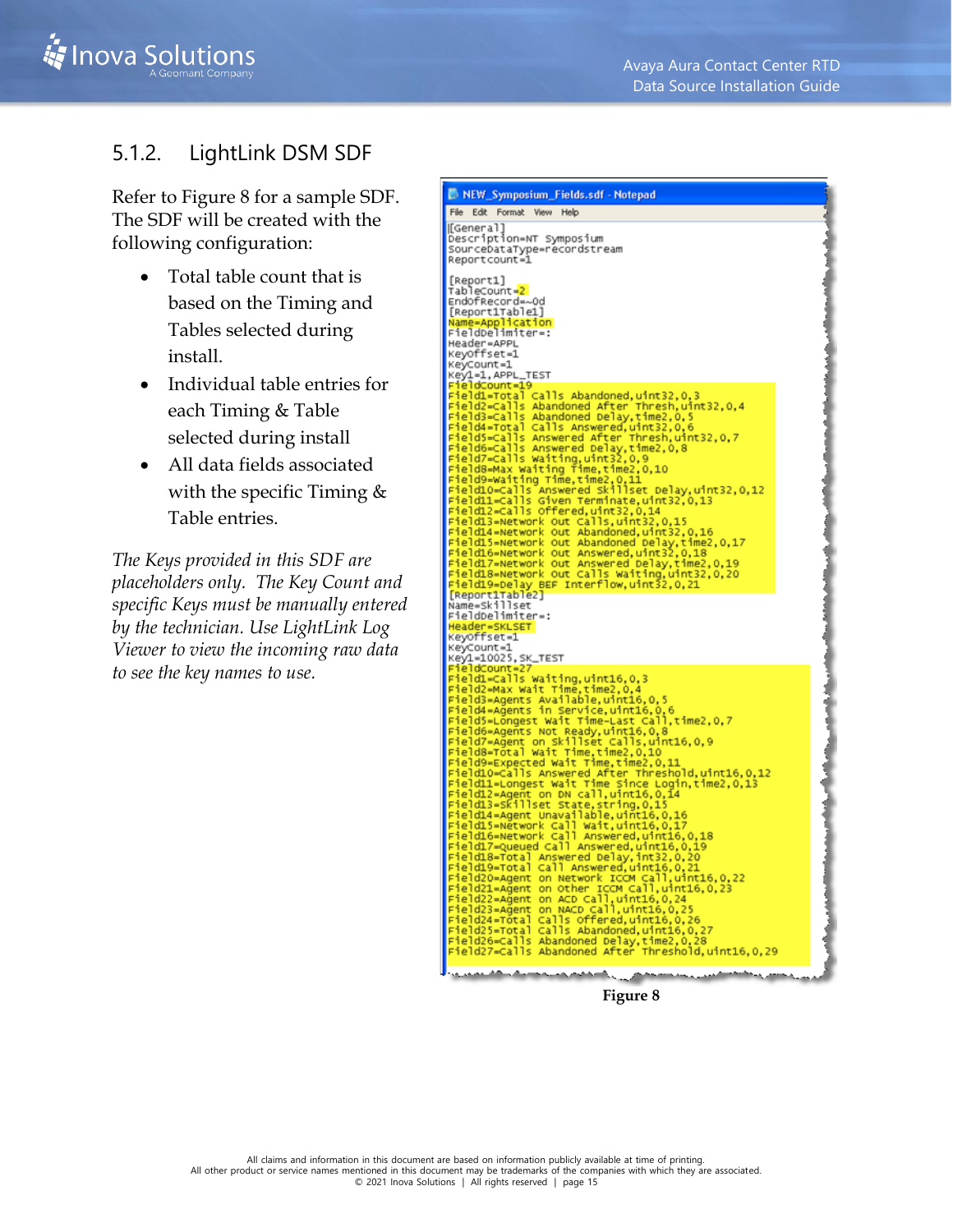#### <span id="page-18-0"></span>5.2. **Manual Installation**

Below are the steps for a manual installation. *Be aware that an Inova Installer, Avaya Aura RTD Toolkit Install & Configuration.exe, exists to handle RTD SDK toolkit installation and registry edits.*

#### <span id="page-18-1"></span>5.2.1. Install Toolkit

- 1. Download the toolkit from the Inova Support site and install it, using ANSI only.
- 2. Once the toolkit has been installed add the path to the  $NBNmSTvc$ . exe file to the System Path variable in the Environment Variables. For more detailed steps, refer to step **Error! Reference source not found.** in section [5.1.](#page-12-1)
- 3. Configure the RTDSDK registry by opening REGEDIT to HKEY LOCAL MACHINE\SOFTWARE\Wow6432Node\Nortel\Setup\ NINameserver.
- 4. Customize the following:
	- NSAddr: IP Address of the machine hosting this Input Manager/DSM. This is the server where the RTD toolkit is installed.
	- NSPath: Path to the "nbnmsrvc.exe"; this should be the path to which the toolkit installed, but include the nbnmsrvc.exe executable at the end of the path.
	- SiteName: Host Name of the machine hosting this Input Manager DSM.
- 5. Check the same registry for related set of keys, ErrorCode, and ErrorMessage. Verify that the resulting values of *0* (zero) and *OKAY!!* Are present, indicating a successful setup.
- 6. To retest: Delete the item for *OKAY!!* and change the Error Code item to *1* (one). Run nicomssetup from the \bin folder and then check the registry again.

#### <span id="page-18-2"></span>5.2.2. Configure an External DSM

7. Create and configure an External DSM within LightLink Administrator to connect to the Avaya Aura RTD. Use the LL\_SYMPOS\_template.INI file to begin the configuration. This INI has three sections; LL\_SYMPOS, LightLink, and SYMPOS.

The LightLink section will be used to point back and connect to the Input Manager DSM on a configured port.

8. Configure LL\_SYMPOS, which allows you to configure the data dumping. When saving this INI file, make sure to use a unique name (not the template name). There should be no spaces in the name.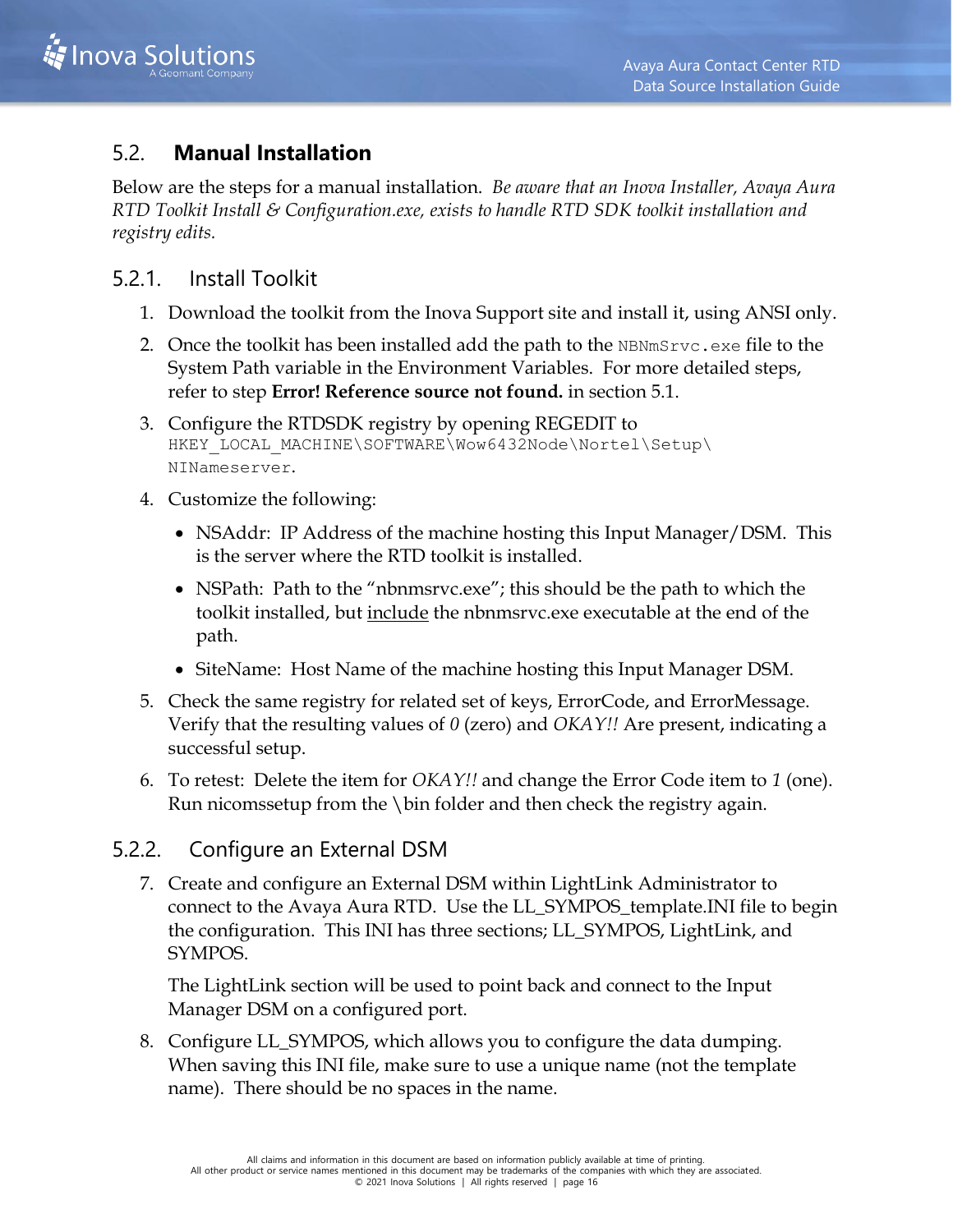

- 9. Configure the SYMPOS section, which contains the Symposium Address, User ID, and Password. This is also where the "Query" being requested of Symposium is defined.
- 10. Configure the communications with the Aura CCMS software. Refer to [Figure 9](#page-19-1) for a sample SYMPOS configuration block (the Aura CCMS was formerly the Symposium; Avaya purchased that company, thus the apparent naming collisions). Customize the following:
	- SymposiumTimeout Number of seconds to wait for a response from the Symposium before considering it to be disconnected. This value can be any integer between 60 and 999999. The value can also be 0 to indicate that there will be no timeout on the Symposium connection.
	- SymposiumAddress TCP/IP IP number of the machine which is running the Aura CCMS server.
	- SymposiumLogin Login account ID for logging into the Aura CCMS service.
	- SymposiumPassword Password on the login account for the Aura CCMS service.
	- QueryCount Number of Symposium queries that follow.

**Figure 9**

<span id="page-19-1"></span>

| [SYMPOS]<br>SymposiumTimeout=60<br>SymposiumAddress=1.1.1.1<br>SymposiumLogin=sysadmin<br>SymposiumPassword=Nortel<br>QueryCount=1 |
|------------------------------------------------------------------------------------------------------------------------------------|
| [Query1]<br>Label=APPL                                                                                                             |
|                                                                                                                                    |
| TableID=100                                                                                                                        |
| Columns=130-148,251                                                                                                                |
| UpdateRate=5000                                                                                                                    |

11. Once the INI has been configured, save it with a unique name. The External DSM should appear in Administrator's tree with disconnected status.

#### <span id="page-19-0"></span>5.3. **Create and Customize Remaining Components**

1. Create the Avaya Aura Data Source Manager (DSM) using LightLink Administrator.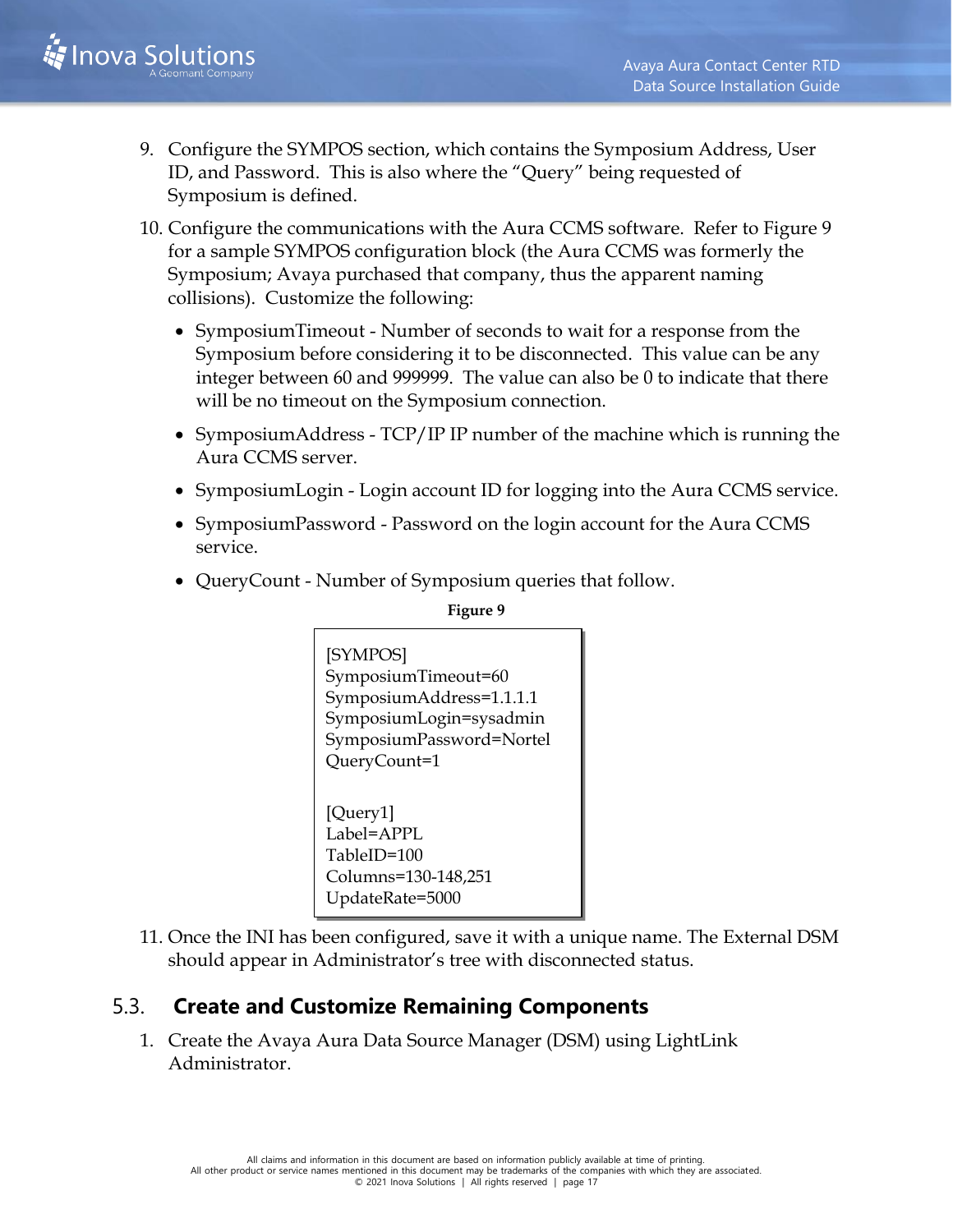

- 2. On the General tab on the Properties window, provide a unique name for the Avaya Aura Contact Center / RTD data (i.e. Regina AACC).
- 3. Click on the Connection tab in the Properties window. The Connection tab will point to the Host Name/IP and port defined in the LightLink section of the INI. This *should not* point to the Host Name/IP of the Aura CCMS.
- 4. Select the Settings tab; this is where the SDF is defined. There is no need to modify the DSS from the default. Refer to the Best Practices section for more assistance with the SDF.

#### <span id="page-20-0"></span>5.4. **Verify Launch**

- 1. Once the External DSM and DSM have been created and properly configured, complete a clean stop and start.
- 2. Once the system comes back online the Avaya Aura EDSM (i\_ext\_symposium.exe) and the RTD toolkit service "nbnmsrvc.exe"should be running and owned by the System account. The Task Manager processes tab should list these executables.

*Note: In recent installations, these two processes do not launch automatically and a "jump-start" maybe needed. To do so:*

• At a command prompt, open the Server directory and execute the "i\_ext\_symposium.exe" with the only parameter being the INI file that you have configured. Refer to [Figure 10](#page-20-1) for an example using the default INI.

**Figure 10**

<span id="page-20-1"></span>C:\Program Files (x86)\Inova Solutions\Server>i\_ext\_symposium.exe/LL\_AURA\_template.ini

To verify that everything launches properly, check the Task Manager Processes tab for the "i\_ext\_symposium.exe" and the "nbnmsrvc.exe" processes. (See [Figure 11.](#page-21-0)) If you have manually launched via command line these should be running under your User Name or they will be running under the SYSTEM account if they launched on their own successfully.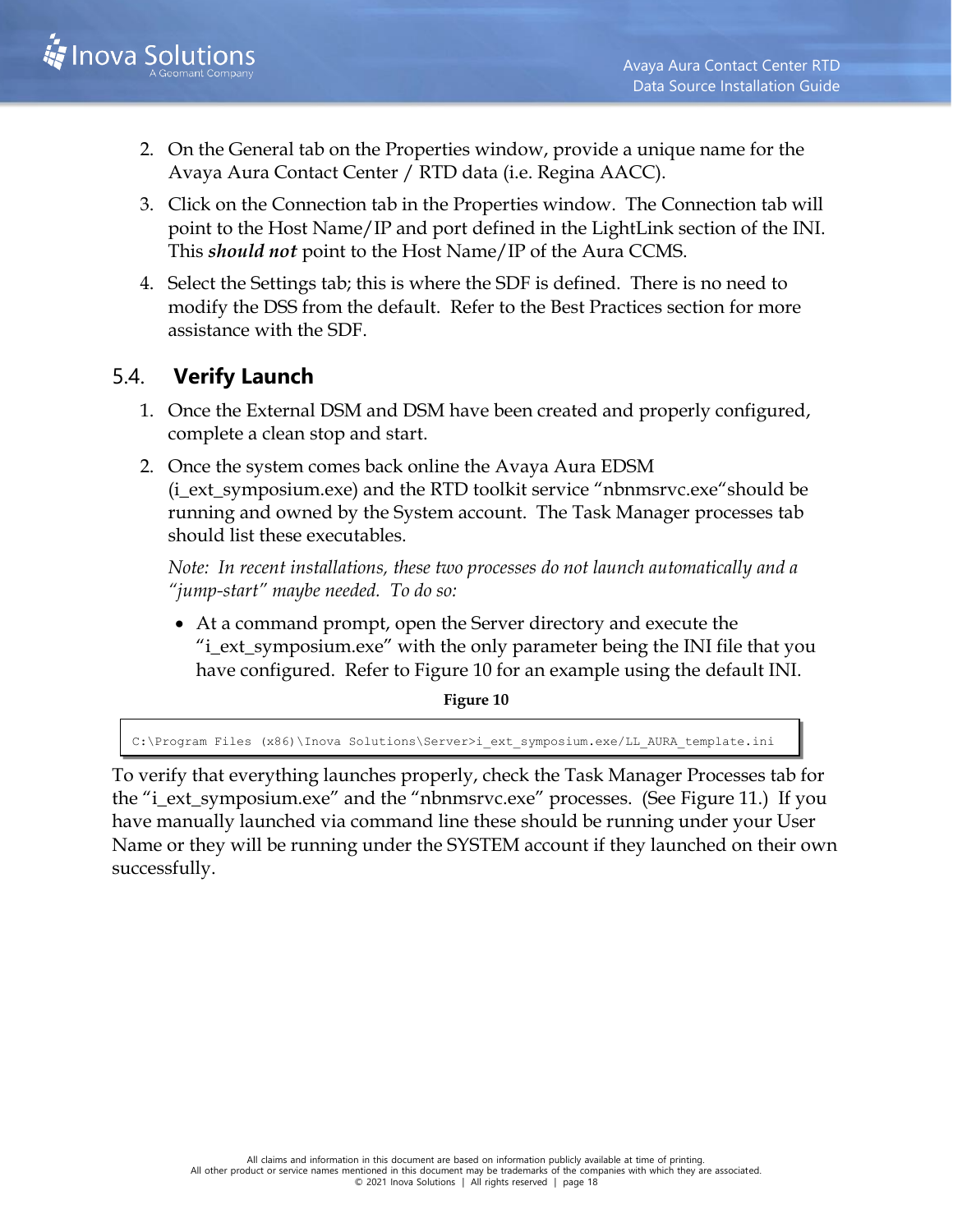| File Options View Help                        |                                                   |               |                     |  |
|-----------------------------------------------|---------------------------------------------------|---------------|---------------------|--|
| Applications Processes Performance Networking |                                                   |               |                     |  |
| Image Name                                    | <b>User Name</b>                                  | <b>CPU</b>    | Mem Usage           |  |
| alguence                                      | LOCAL SERVICE                                     | 00            | 880 K               |  |
| <b><i><u>Andrews and </u></i></b>             | الأسباب والمناقبة المستحيل وسنادي<br>$1.11 - 1.2$ | <b>MARKET</b> |                     |  |
| ext m.exe                                     | <b>SYSTEM</b>                                     |               | 19,492%             |  |
| ext. symposum.com                             | SYSTEM<br><b>SYSTEM</b>                           | œ<br>00       | 21 1803<br>31,924 K |  |
| i_inpubmanager.exe<br>i launcher.exe          | <b>SYSTEM</b>                                     | œ             | 6,056 K             |  |
| i odno jese                                   | <b>SYSTEM</b>                                     | 00            | 25.776K             |  |
| i_site_monitor.exe                            | <b>SYSTEM</b>                                     | 00            | 22.384K             |  |
| sub exer                                      | <b>SYSTEM</b>                                     | 02            | 18.616K             |  |
| 126.633                                       | <b>SYSTEM</b>                                     | 02            | 1,760 K             |  |
| LLAdmin.exe                                   | chris                                             | 00            | 19,796K             |  |
| log viewer .exe                               | dvis.                                             | 00            | 15,212 K            |  |
| logon.scr                                     | <b>SYSTEM</b>                                     | 00            | 344K                |  |
| kass.exe                                      | SYSTEM                                            | 00            | 2.116%              |  |
| rémarve ave                                   | <b>SYSTEM</b>                                     | œ             | 2.864 K             |  |
| notepad.exp                                   | dris                                              | œ             | 4,156K              |  |
|                                               |                                                   |               |                     |  |
| System <sup>1</sup>                           | SYSTEM                                            |               | es c                |  |
| System Ide Process                            | SYSTEM                                            | 91            | 283                 |  |
| P Show processes from all users               |                                                   |               | End Process         |  |

**Figure 11**

<span id="page-21-0"></span>The Log Viewer will show the DSM and the INI logs [\(Figure 12\)](#page-21-1).



**Figure 12**

<span id="page-21-1"></span>*If launched manually, make sure to do a Clean Stop and Start and verify that it launches automatically.*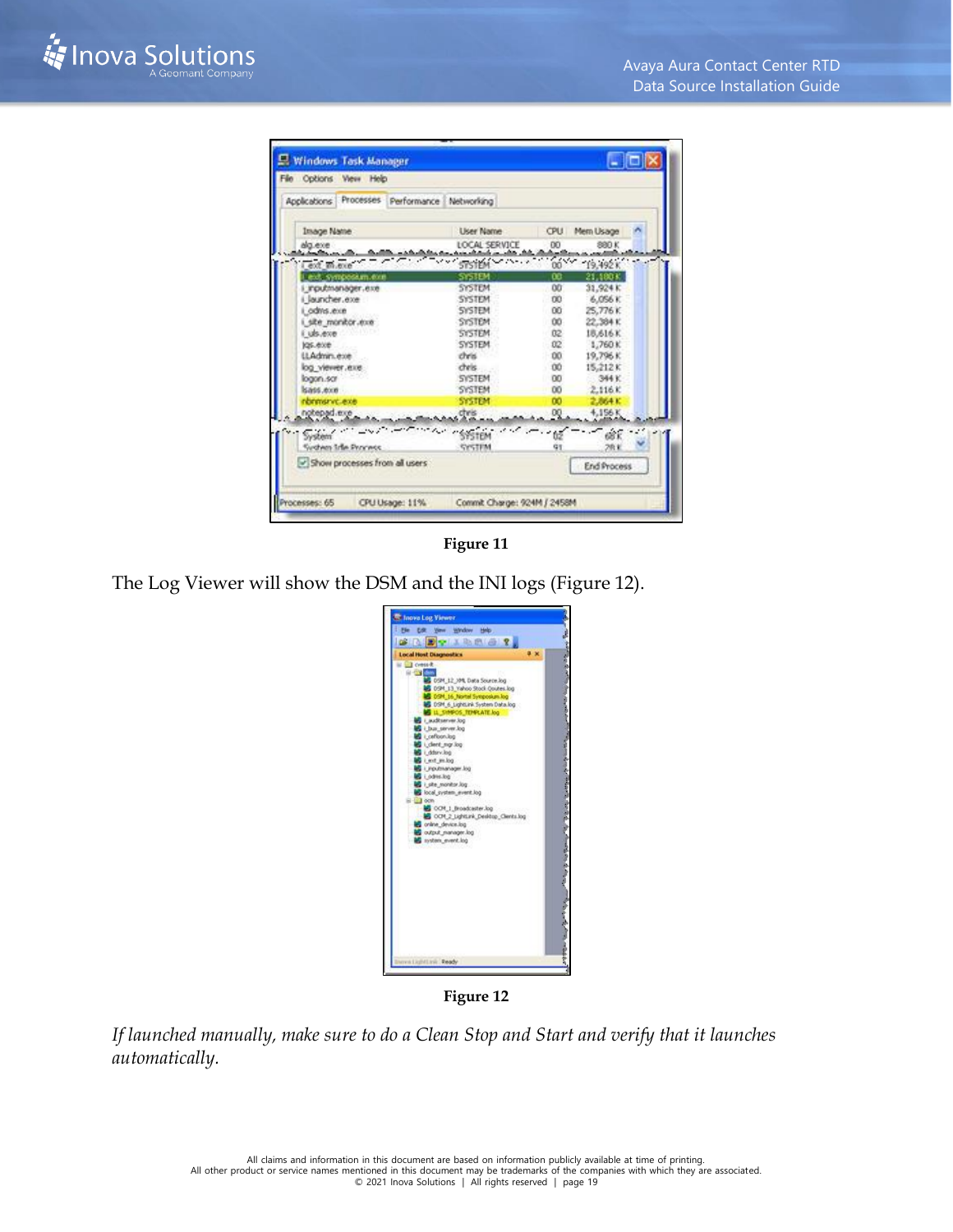

## <span id="page-22-0"></span>**6. Best Practices**

By now you may have noticed that this interface is a record stream. Unlike Avaya RT Socket or other similar record streams, the Query of the INI must actually define the record stream to be returned to use.

The top of this document references the tables and the data fields available. Each table and data field has its own unique table and column number. You should not bring data in to LightLink if it is not going to be used; you should not leave the KeyCount=0. If the customer only needs a few data fields, then define those field numbers in the INI and SDF appropriately. The first column, queue name (ID), must always be sent since this is the key. Refer to [Figure 13](#page-22-1) for an example.

| [Query1]                                        |
|-------------------------------------------------|
| Label=APPL                                      |
| TableID=100                                     |
| Columns=130-133                                 |
| UpdateRate=5000                                 |
| SDF would look like this:                       |
| [Report1Table1]                                 |
| Name=Application                                |
| FieldDelimiter=:                                |
| Header=APPL                                     |
| KeyOffset=1                                     |
| KeyCount=1                                      |
| Key1=4,NACD_DN_Application                      |
| FieldCount=3                                    |
| Field1=Total Calls Abandoned, uint32,0,3        |
| Field2=Calls Abandoned After Thresh, uint32,0,4 |
| Field3=Calls Abandoned Delay,time2,0,5          |

<span id="page-22-1"></span>**Figure 13**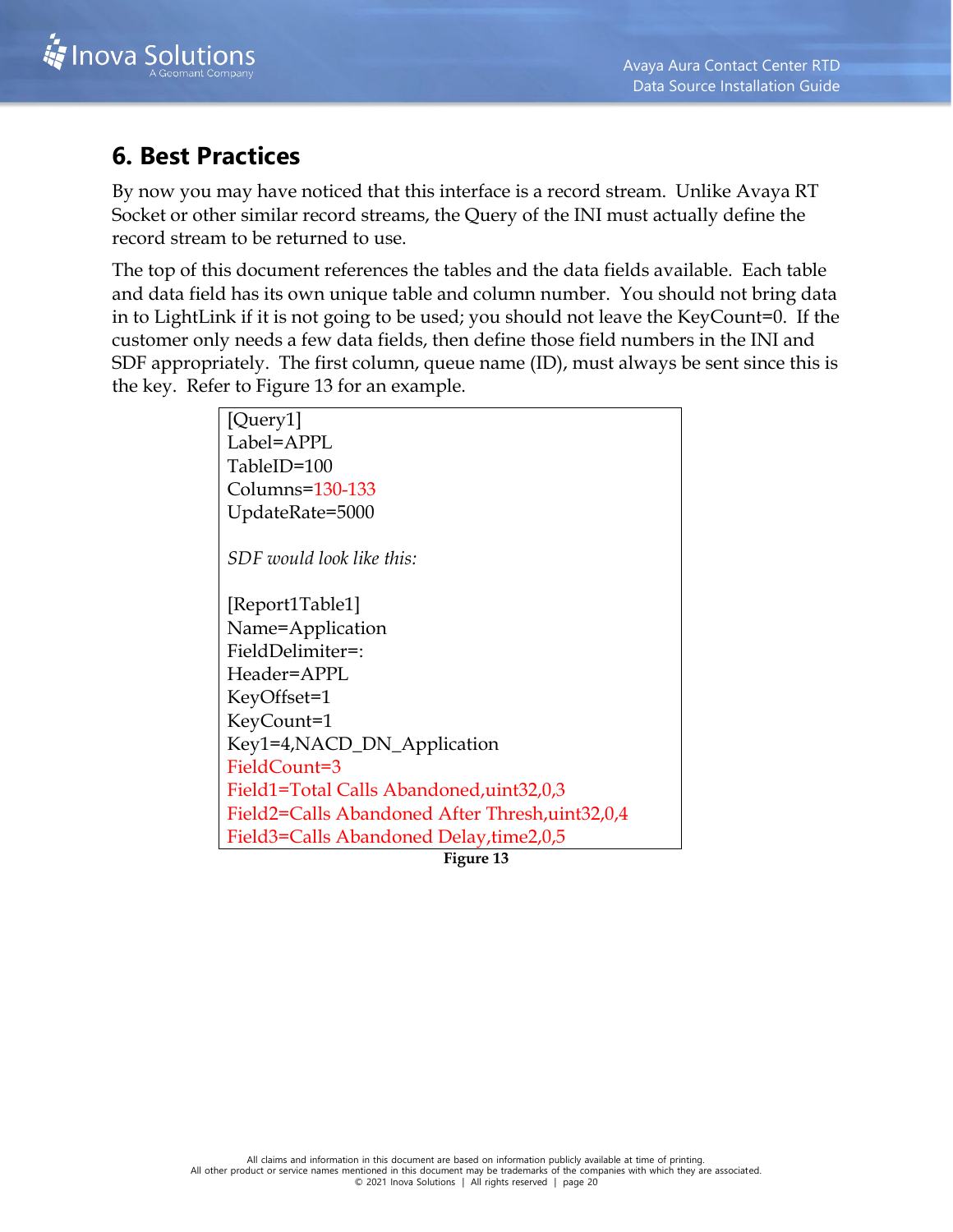

## <span id="page-23-0"></span>6.1. Customize the SDF

*The SDF should always have the Keys defined. Never leave the SDF with KeyCount=0 as there is potential for too much data to be brought into LightLink.* 

Refer to [Figure](#page-24-2) for a sample SDF that pulls from the two most used tables, Application and SkillSet. There are also tables for Agent, and each of these tables is available as Moving Window, instead of Interval-to-Date. The customer is most likely not going to be able to give you the Application and Skillset numbers, just the names. When configuring the DSM, setting the KeyCount=0 and letting all the data come through may be the only option for determining the numbers to then use as keys.

Note that:

- The Header must match the table label name defined in the INI query (i.e., for "Label=SKLST" the SDF must be defined as "Header=SKLST"). If the Label and Header do not match the DSM will not connect to the EDSM.
- Naming convention. See Figure 32. If using both "interval-to-date" and "moving window" tables it is important the queue names are unique. It is recommended to place a "MW\_" or even just "MW" in the front (not the back where the name could be truncated) of each queue to represent Moving Window. Simply making Table names unique will not be sufficient.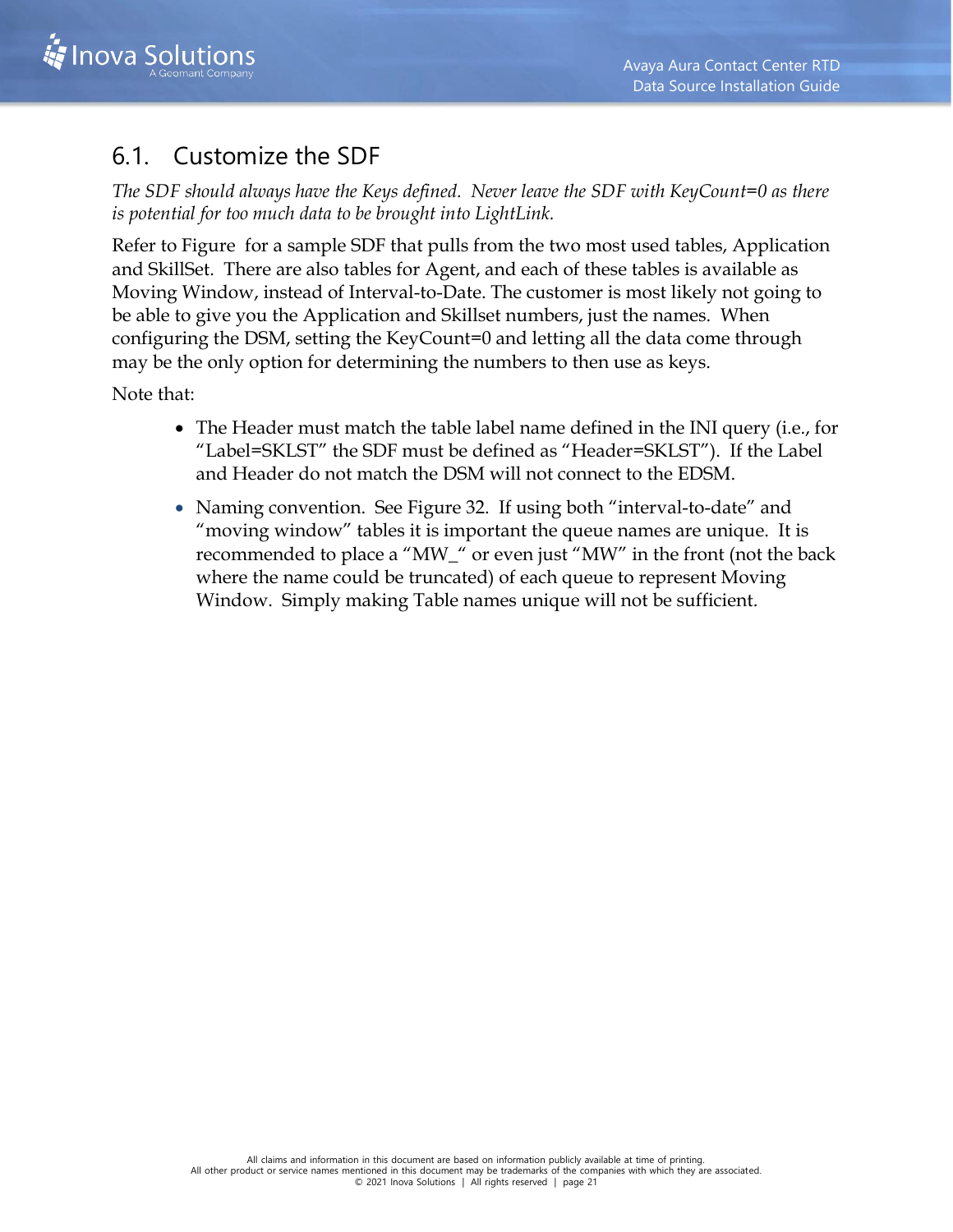FieldCount=12 [General] Description=Nortel Symposium Field1=Total Calls Abandoned, uint32,0,3 Field2=Calls Abandoned After SourceDataType=recordstream Reportcount=1 Thresh, uint32,0.4 Field3=Calls Abandoned Delay.time2.0.5 Field4=Total Calls Answered,uint32,0,6 [Report1] TableCount=3 Field5=Calls Answered After EndOfRecord=~0d Thresh,uint32,0,7 Field6=Calls Answered Delay,time2,0.8 [Report1Table1] Field7=CallsWaiting.uint32.0.9 Field8=Max Waiting Time,time2,0,10 Name=Skillset FieldDelimiter=: Field9=Waiting Time,time2.0.11 Header=SKLSET Field10=Calls Answered Skillset KeyOffset=1 Delay.time2,0,12 Field11=Calls Given Terminate, uint32,0,13 KeyCount=2 Field12=CallsOffered.uint32.0.14 Key1=10000, Hotel Services Key2=10001, Restaurant Services [Report1Table3] FieldCunt=11 Field1=CallsWaiting.uint16.0.3 Name=MW Application Field2=Max Wait Time,time2,0,4 FieldDelimiter=: Field3=Agents Available, uint16,0,5 Header=MW\_APPL Field4=Agents in Service,uint16,0,6 KeyOffset=1 Field5=Longest Wait Time - Last KeyCount=7 Call,time2,0,7 Key1=4 MW\_NACD\_DN\_Application Field6=Agents Not Ready uint16.0.8 Key2=10004, MW\_TestScript Key3=1, MW, Master, Script<br>Key4=2, MW, Network, Master Field7=Agent on Skillset Calls,uint16,0,9 Field8=Total Wait Time,time2,0.10 Field9=Expected Wait Time,time2,0.11 Key5=3, MM\_ACD\_DN\_Application Key6=10005, MW\_GaryMain<br>Key7=10001, MW\_ShawnMain Field10=Calls Answered After Threshold,uint16,0,12 Field11=Longest Wait Time -FieldCount=12 Field1=Total Calls Abandoned,uint32,0,3 Login<sub>c</sub>time2,0,13 Field2=Calls Abandoned After [Report1Table2] Thresh,uint32,0,4 Field3=Calls Abandoned Delay.time2.0.5 Name=Application FieldDelimiter=: Field4=Total Calls Answered,uint32,0,6 Header=APPL Field5=Calls Answered After KeyQffset=1 Thresh,uint32,0,7 Field6=Calls Answered Delay.time2.0.8 KeyCount=7 Key1=4,NACD\_DN\_Application Field7=Calls Waiting, uint32,0.9 Field8=Max Waiting Time,time2,0,10 Key2=10004, TestScript Key3=1,Master\_Script Field9=Waiting Time,time2.0,11 Key4=2,Network\_Master Field10=Calls Answered Skillset Key5=3, ACD\_DN\_Application Delay.time2.0.12 Key6=10005,GaryMain Field11=CallsGivenTerminate.uint32.0.13 Key7=10001, ShawnMain Field12=Calls Offered,uint32,0,14

**Figure 32**

## <span id="page-24-2"></span><span id="page-24-0"></span>**7. Troubleshooting**

#### <span id="page-24-1"></span>7.1. **Port 10000 Not Available**

If Log files indicate API is hanging on Login and not returning errors then port 10000 may not be available. This port must be open for the "nbnmsrvc.exe" to connect – this name service is how the RTD application logs into the Aura CCMS Server. All of Aura CCMS is expecting the name service to be listening on this port. "Nbnmsrvc.exe" is used by RTD, the CCMS/SCCS client, Web Client, and Aura/Symposium Agent.

To check port availability: At a command prompt, with LightLink Services stopped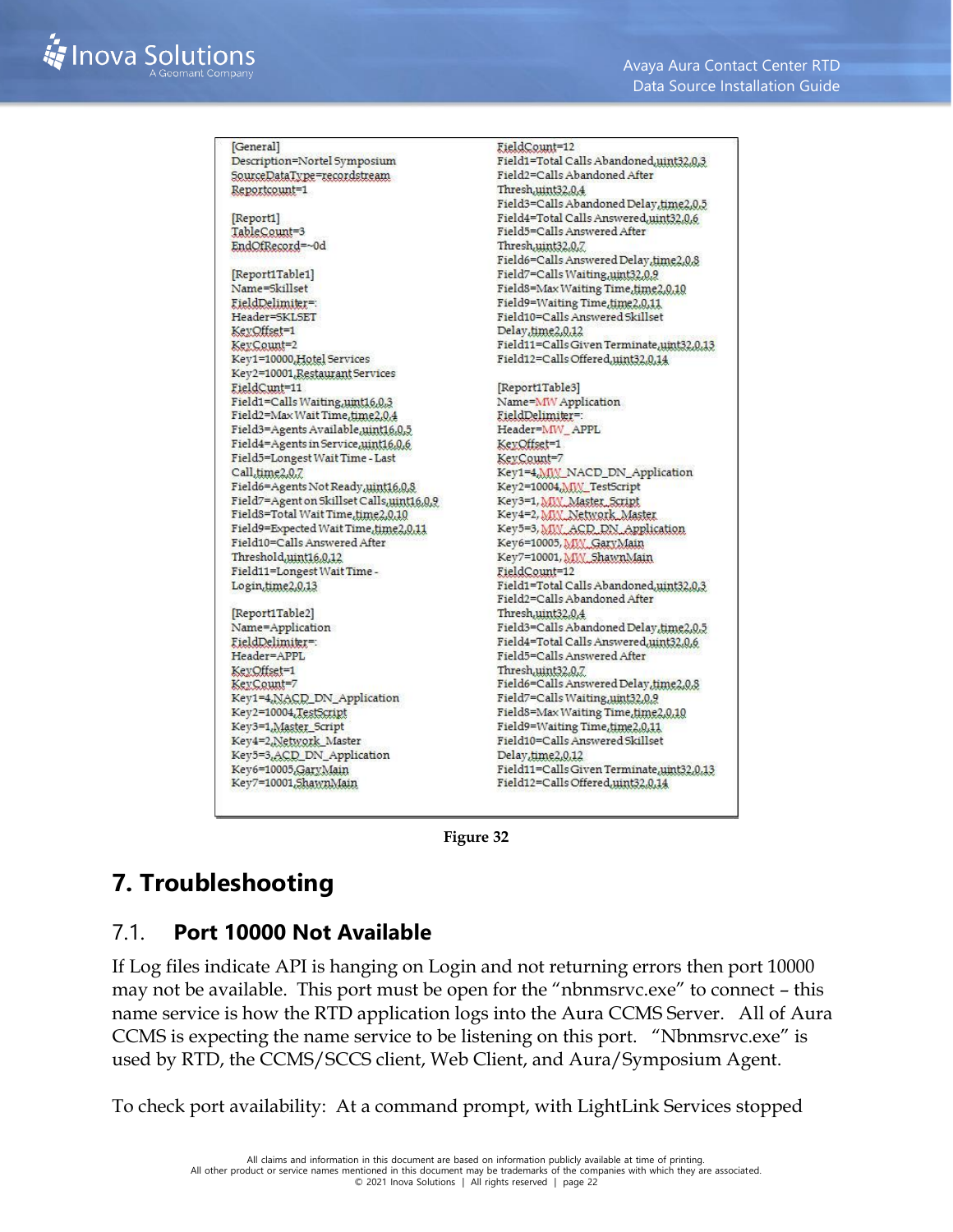(Clean Stop) run "**netstat –a"** and verify port 10000 is not in use by another application.

Additionally, RTD expects ports 10001 to 10399 to be free for the rest of the run-time binaries. If an application is using these ports you may have issues.

#### <span id="page-25-0"></span>7.2. **DP\_Failure**

Refer to the excerpt below from James Larsen (Nortel Developer) for detailed information:

When you get a return code of 60059, Data Propagator error, as the return code for an initial query request, or as the return code for a callback function, this return code is telling the application that the SCCS server currently cannot complete the request for sending the data. This can be caused by a couple of reasons.

The first is a problem on the SCCS server, where the DP\_SERVICE has crashed or shutdown. The major cause of the issue is where an administrator has turned off the ability of the SCCS server to send the data type requested. On the SCCS client, there is a section called Real-Time Statistics Configuration.

Each of the 6 table groups are listed, and there is a checkbox for the Agent, Application, IVR, and Route tables. If the checkbox is unchecked, then no data for this table group will be sent out. Skillset and Nodal cannot be turned off.

Also there is a combo box for each table group, and by default is set to intervalto-date and moving-window. There is no valid reason to ever change this but administrators will do it anyway.

If the table is set to moving-window only and you issue an interval query, then the 60059 return code results, as the DP is configured to not be able to send the requested data. The rest of this dialog for configuration is for setting the length of time for the interval-to-date setting. The default is 15 minutes and can be increased in 15 minute increments up to 24 hours.

This will be the cause of the issue at the customer site. The SCCS desktop account does not have to be an administrator account for doing RTD, but the account only affects logging into the SCCS server, and the 60059 return code occurs when querying data.

#### <span id="page-25-1"></span>7.3. **Error Codes**

Refer to [Table 4](#page-28-0) for a list of errors that can be presented in the LightLink logs. Note that the "NIrtd e…" has been stripped in our logs.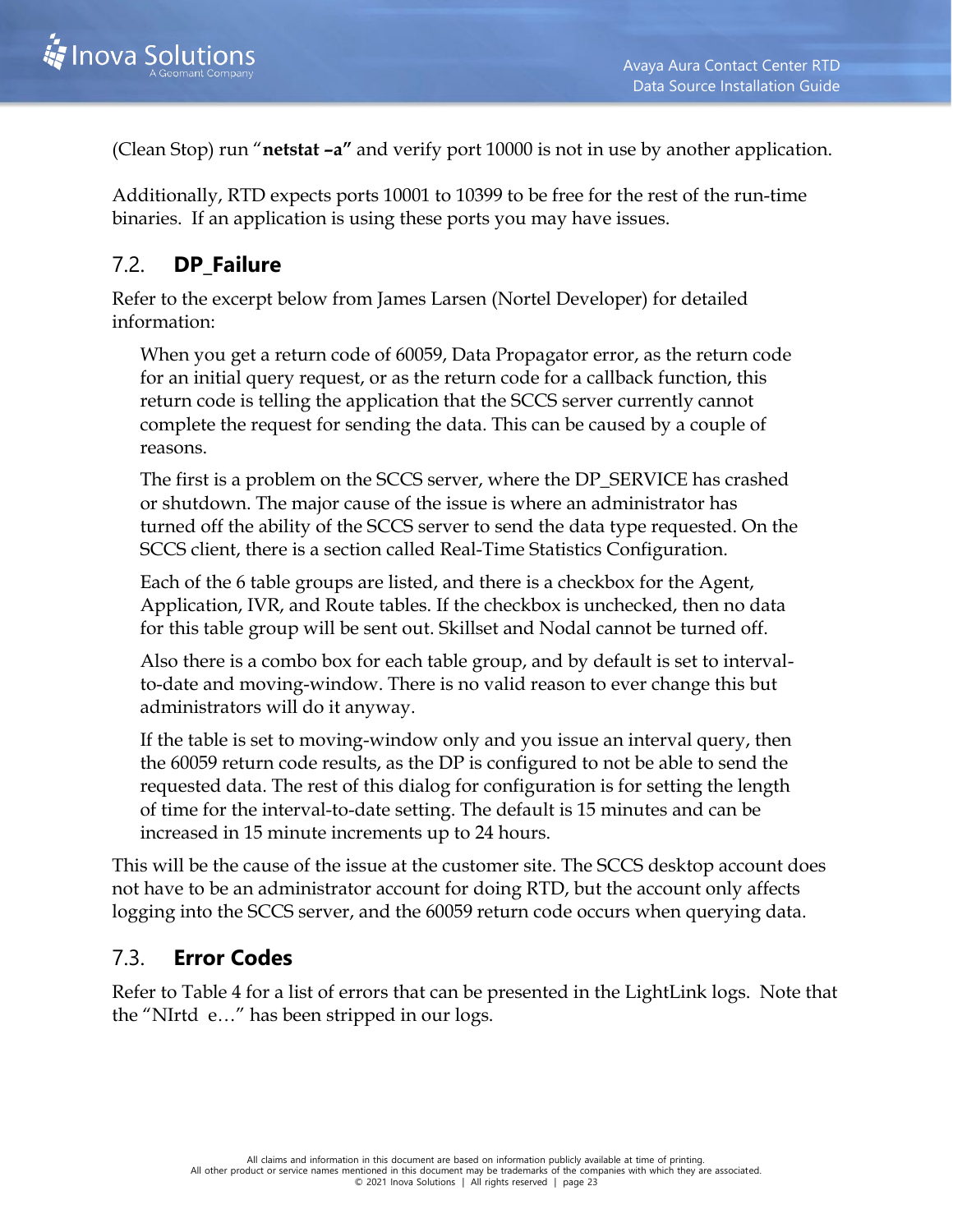| Error                              | Error<br>Code | Explanation                                                                                              |
|------------------------------------|---------------|----------------------------------------------------------------------------------------------------------|
| NIrtd_eOK                          | $\theta$      |                                                                                                          |
| NIrtd_eSERVER                      | 60001         | /* Invalid server id passed. */                                                                          |
| NIrtd_eROW_INIT                    | 60002         | /* Allocation and init of row failed. */                                                                 |
| NIrtd_eTABLE                       | 60003         | /* Invalid table id (query) passed. */                                                                   |
| NIrtd eCOLUMN                      | 60004         | /* Invalid column selection (query) passed.                                                              |
| NIrtd_eNOT_AVAIL                   | 60005         | $\frac{1}{2}$ The query asked for a statistic that is not<br>currently being collected by the server. */ |
| NIrtd_eUSERID                      | 60006         | /* Invalid user id passed. */                                                                            |
| NIrtd_ePASSWORD                    | 60007         | /* Invalid password passed. */                                                                           |
| NIrtd_eUSERS                       | 60008         | /* Too many users logged in to the server. */                                                            |
| NIrtd_eLOGIN_FAIL                  | 60009         | /* General login failure. */                                                                             |
| NIrtd_eLOGOUT_FAIL                 | 60010         | /* General logout failure. */                                                                            |
| NIrtd eUPDATE                      | 60011         | $\sqrt{\frac{x}{x}}$ Invalid update rate passed. $\sqrt{x}$                                              |
| NIrtd_eQUERY_<br><b>INITPARM</b>   | 60012         | /* Query parm found to not be NULL on<br>initialization. */                                              |
| NIrtd_eQUERY_NOINIT                | 60013         | /* Query found to be NULL. Should be<br>initialized in call to NIrtd_allocateQuery. */                   |
| NIrtd_eQUERY_INIT                  | 60014         | /* Failed to initialize Query. */                                                                        |
| NIrtd_eCONJ_INIT                   | 60015         | /* Failed to initialize Conjunction. */                                                                  |
| NIrtd_eCONJ_NOINIT                 | 60016         | /* Conjunction found to be NULL. Should be<br>initialized in call to<br>NIrtd_allocateConjunction.*/     |
| NIrtd_eAUTH_INIT                   | 60017         | /* Failed to initialize authorization<br>structure.*/                                                    |
| NIrtd_eSERV_INIT                   | 60018         | /* Failed to initialize the server structure. */                                                         |
| NIrtd_eINVALID_AUTH                | 60019         | /* Failed to validate pre-authorization.<br>Ensure NIrtd_Login has been called. */                       |
| NIrtd_eREG_INIT                    | 60020         | /* Failed to allocate registration. */                                                                   |
| NIrtd_eROW_INVALID                 | 60021         | /* The row indicated does not exist. $*/$                                                                |
| NIrtd_eCOL_INVALID                 | 60022         | /* The column indicated does not exist. */                                                               |
| NIrtd_eDATA_INVALID                | 60023         | /* The data returned from the remote server<br>was invalid. */                                           |
| NIrtd_eMUST_DEREG_<br><b>FIRST</b> | 60024         | /* Attempt to logout before deregistration<br>failed. $*/$                                               |
| NIrtd_eINVALID_TABLE               | 60025         | /* Attempt to free an un-allocated group<br>table. $*/$                                                  |
| NIrtd_eLISTENER_INIT               | 60026         | /* Failed to initialize a listener for data<br>propagation. */                                           |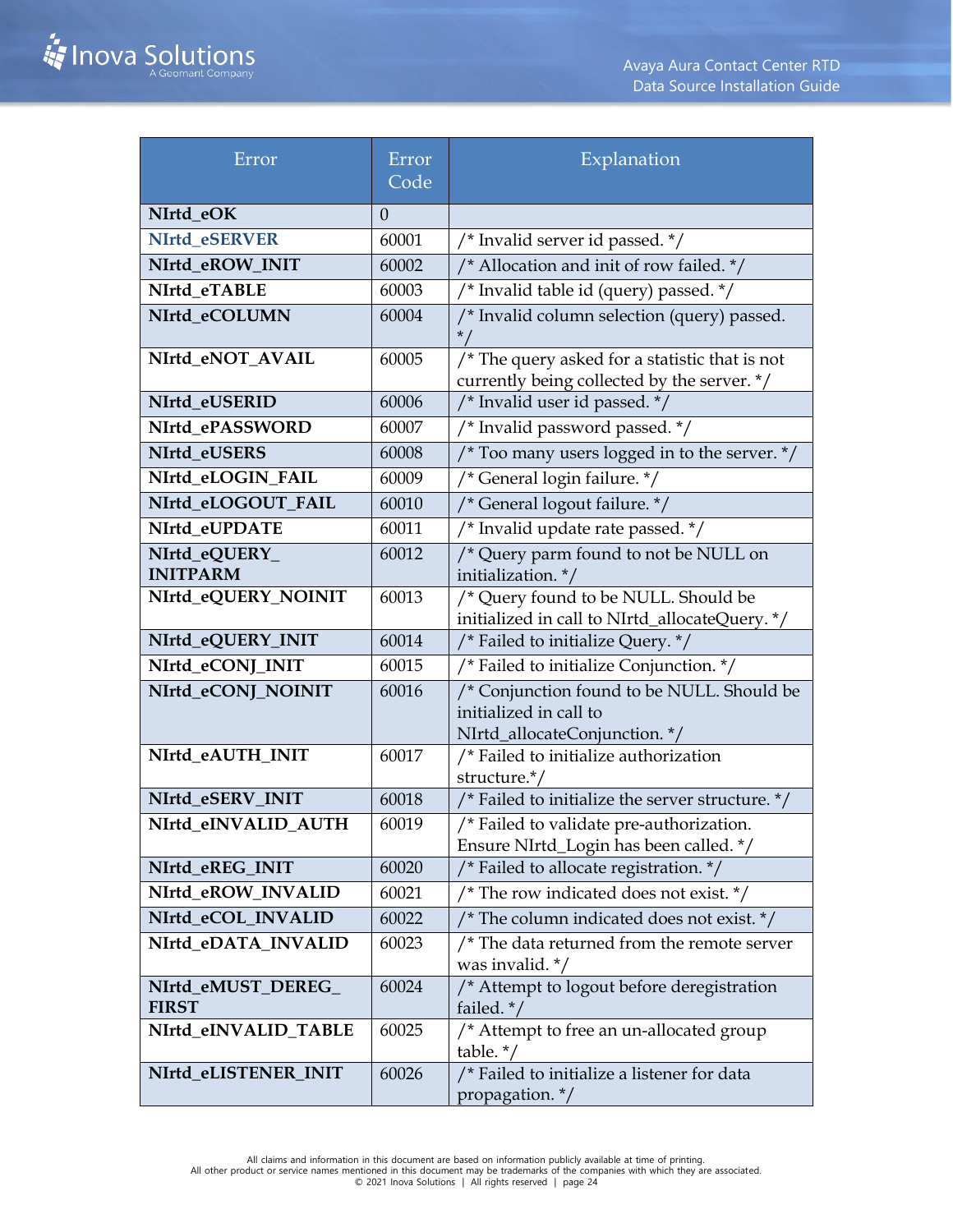| Error                | Error<br>Code | Explanation                                                          |
|----------------------|---------------|----------------------------------------------------------------------|
|                      |               |                                                                      |
| NIrtd_eTABLE_GROUP_  | 60027         | /* Failed to allocate and initialize the group                       |
| <b>INIT</b>          |               | table being returned. */                                             |
| NIrtd_eKEY           | 60028         | /* Passed value is not a key or is not a key for<br>this table. $*/$ |
| NIrtd_eKEY_MISMATCH  | 60029         | /* Keys in this conjunction are from different<br>tables. $*/$       |
| NIrtd_eNOT_FOUND     | 60030         | /* The requested name was not found. */                              |
| NIrtd_eLOGIN         | 60031         | /* PC user login notification $*/$                                   |
| NIrtd_eLOGIN_ERR     | 60032         | /* PC user login error */                                            |
| NIrtd_eLOGIN_NO      | 60033         | /* no PC user login yet */                                           |
| NIrtd eLOGIN         | 60034         | /* PC user login already */                                          |
| <b>ALREADY</b>       |               |                                                                      |
| NIrtd_eCOLUMN_INIT   | 60035         | /* Need to initialize the name/column cache.                         |
|                      |               |                                                                      |
| NIrtd_eNAME_INIT     | 60036         | /* Failed to allocate name. */                                       |
| NIrtd eSSLIST GET    | 60037         | /* Failed to get skillset name cache. */                             |
| NIrtd eAPPLIST GET   | 60038         | /* Failed to get application name cache. */                          |
| NIrtd_eAGENTLIST_GET | 60039         | /* Failed to get agent name cache. */                                |
| NIrtd_eCACHE_        | 60040         | /* Failed to remove a name a cache. */                               |
| <b>REMOVAL</b>       |               |                                                                      |
| NIrtd_eID_NAME_      | 60041         | /* Value content mismatch as compared to                             |
| <b>MISMATCH</b>      |               | the indicated column. */                                             |
| NIrtd_eDIDNOTBUY     | 60042         | /* Failed to login to the server due to the real                     |
|                      |               | time access feature not having been<br>purchased. */                 |
| NIrtd_eREMOTE_       | 60043         | /* Failed to login due to a failure to read the                      |
| <b>SYSREC_FAIL</b>   |               | system record at the remote site. */                                 |
| NIrtd_eINVALID_REG   | 60044         | $\sqrt{*}$ Invalid registration identifier passed. $^*/$             |
| NIrtd_eSET_ONLY_     | 60045         | /* The setRecovery routine can only be called                        |
| <b>ON_INIT</b>       |               | prior to calls for real-time data propagation.                       |
|                      |               |                                                                      |
| NIrtd_eSTART_        | 60046         | /* A de-registration / re-registration attempt                       |
| <b>RECOVERY</b>      |               | is being made. */                                                    |
| NIrtd_eOK_RECOVERY   | 60047         | /* The de-registration / re-registration                             |
|                      |               | attempt was successful */                                            |
| NIrtd_eBAD_RECOVERY  | 60048         | /* The de-registration / re-registration                             |
|                      |               | attempt was not successful and a retry has<br>been scheduled. */     |
| NIrtd_eVALUE_INIT    | 60049         | /* The passed value is invalid. */                                   |
|                      |               |                                                                      |